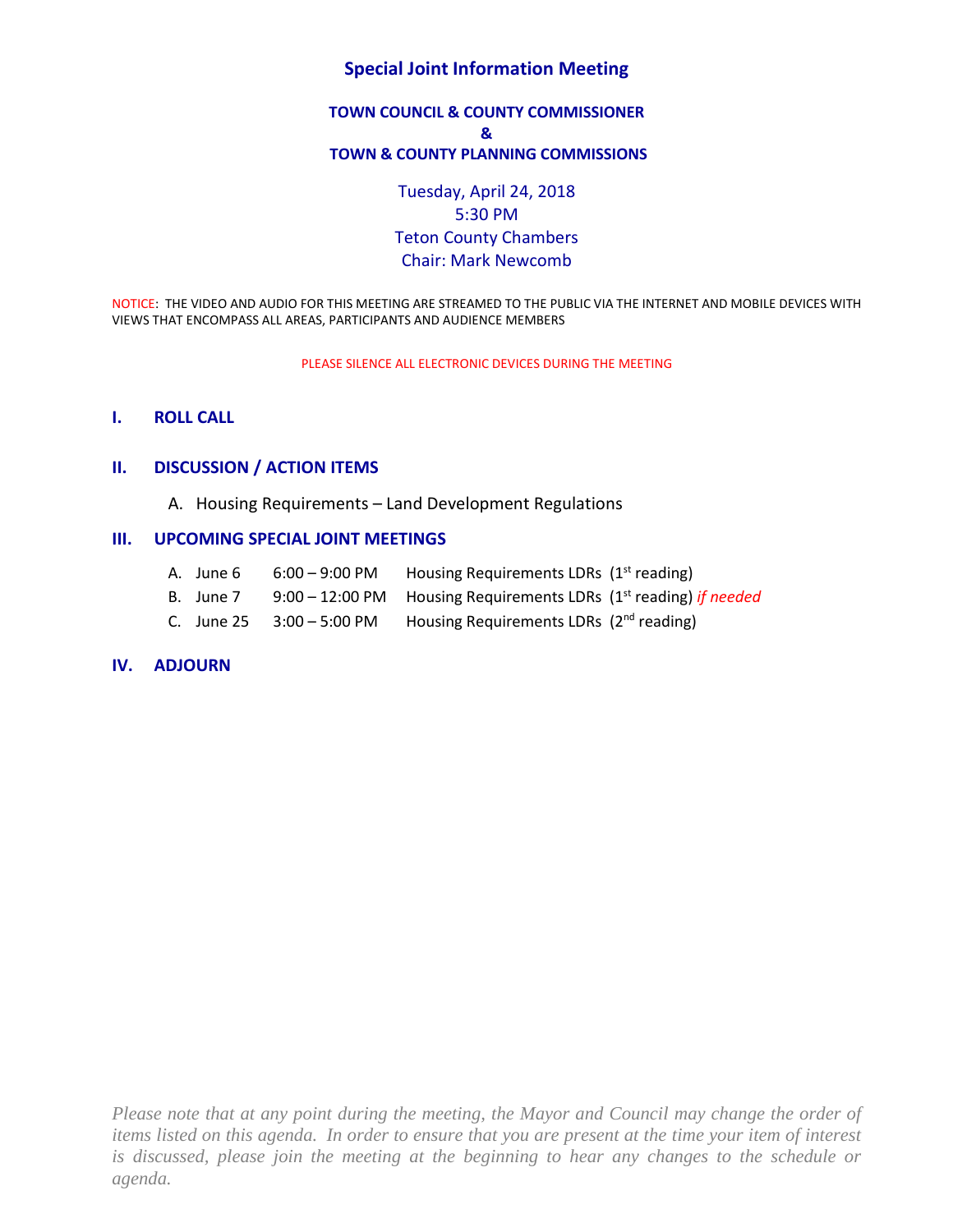## **Reunión Especial de Información**

#### **CONCILIO DEL PUEBLO Y DEL COMISARIO DEL CONDADO**

**&**

## **COMISIONES DE PLANIFICACION DEL PUEBLO Y CONDADO**

Martes, 24 de abril del 2018 5:30 PM Cámaras del Condado de Teton Presidente: Mark Newcomb

AVISO: EL VIDEO Y AUDIO DE ESTA REUNIÓN SE TRANSMITEN AL PÚBLICO A TRAVÉS DE DISPOSITIVOS DE INTERNET Y MÓVILES CON OPINIONES QUE COMPRENDEN TODAS LAS ÁREAS, PARTICIPANTES Y MIEMBROS DE LA AUDIENCIA

POR FAVOR, SILENZAR TODOS LOS DISPOSITIVOS ELECTRÓNICOS DURANTE LA REUNIÓN

#### **I. LLAMADA DE ROLL Y ANUNCIOS**

#### **II. ARTÍCULOS DE DISCUSIÓN / ACCIÓN**

A. Requisitos de vivienda - Regulaciones de desarrollo de tierras

#### **III. PROXIMA REUNIONES DE INFORMACION CONJUNTA**

- A. 6 de junio 6:00 9:00 PM Requisitos de vivienda (1ª lectura)
- B. 7 de junio 9:00 12:00 PM Requisitos de vivienda (1<sup>ª</sup> lectura) si es necesario
- C. 25 de junio 3:00 5:00 PM Requisitos de vivienda (2ª lectura)

#### **IV. APLAZAR**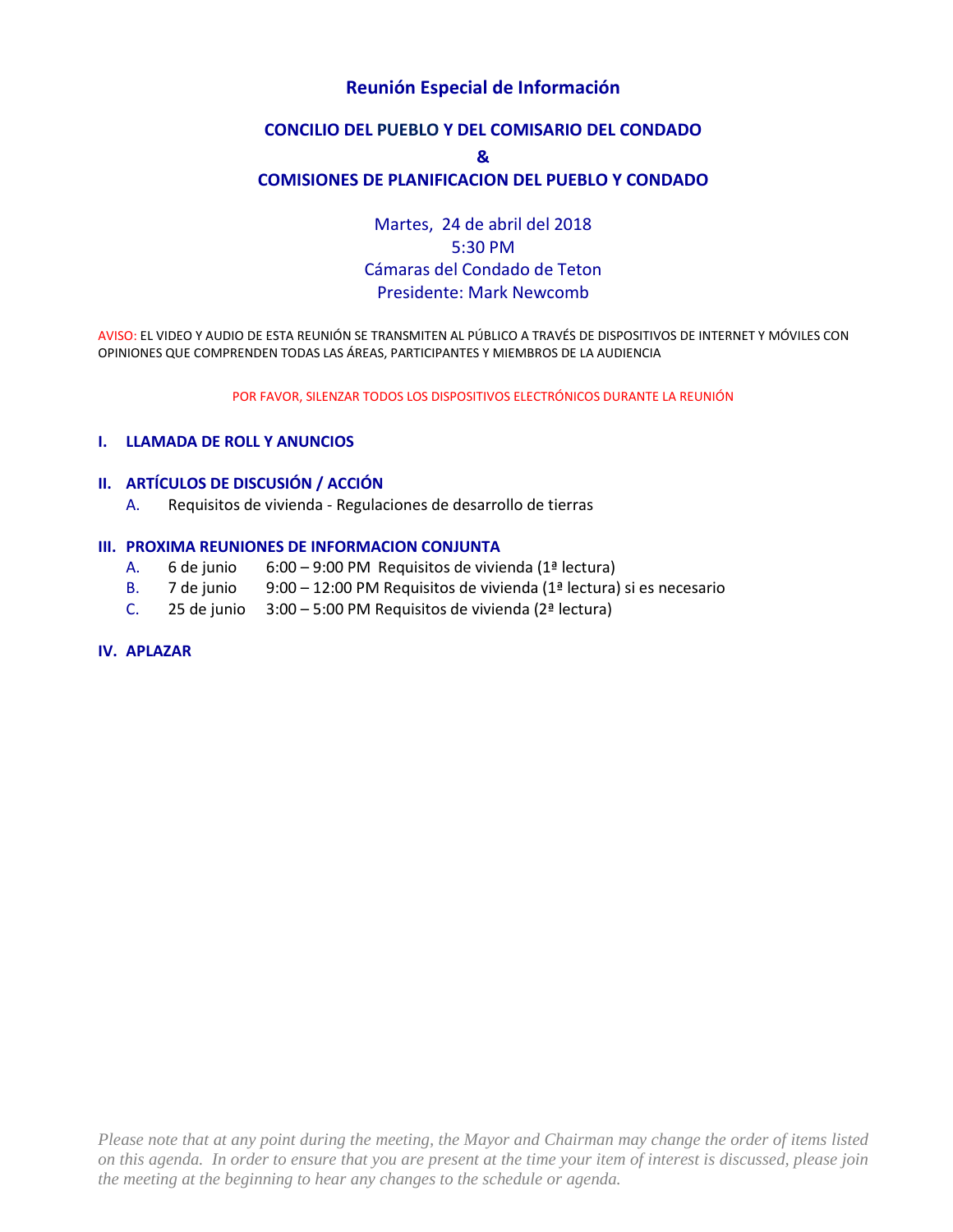

**PREPARATION DATE:** April 19, 2018 **SUBMITTING DEPARTMENT**: Planning **MEETING DATE:** April 24, 2018 **DEPARTMENT DIRECTOR:** Tyler Sinclair **PRESENTER:** Alex Norton

**SUBJECT:** Modifications Brainstorm Workshop on Draft Housing Mitigation Requirements LDRs

## STATEMENT/PURPOSE

The purpose of this meeting is to develop a list of proposed modifications to the draft Housing Mitigation Requirements LDRs. The list of proposed modifications will be considered by staff, then the joint Planning Commissions, and then the joint Council and Board.

## BACKGROUND/ALTERNATIVES

The creation of a list of proposed modifications is the first step in the adoption process. This step is occurring jointly among Town and County elected officials and Planning Commissions to ensure the elected officials have the benefit of the Planning Commissions' recommendations on any modifications considered. Once the list of potential modifications is created, staff will make a recommendation on each proposed modification. The joint Planning Commissions will consider the modifications and staff's recommendations before making a recommendation on each proposed modification. Finally, Council and the Board will consider each of the modifications along with staff and the Planning Commissions' recommendations to determine which modifications will be included in the final draft considered for adoption. Ultimately, the motion to approve the updated housing mitigation requirements on first reading will be subject to those modifications from the list that are supported by Council and the Board.

An example of the table that will be presented to the Planning Commissions and elected officials is below.

| Modification |       | <b>Staff Recommendation</b> |      | PC Recommendation        |  | <b>JIM Direction</b> |     |                   |
|--------------|-------|-----------------------------|------|--------------------------|--|----------------------|-----|-------------------|
|              | Sec.  | Modification                | Rec. | <b>Discussion</b><br>Rec |  | <b>Discussion</b>    | Dir | <b>Discussion</b> |
|              | 6.3.3 | Example modification        |      | Rationale for            |  |                      |     |                   |
|              |       |                             |      | recommendation           |  |                      |     |                   |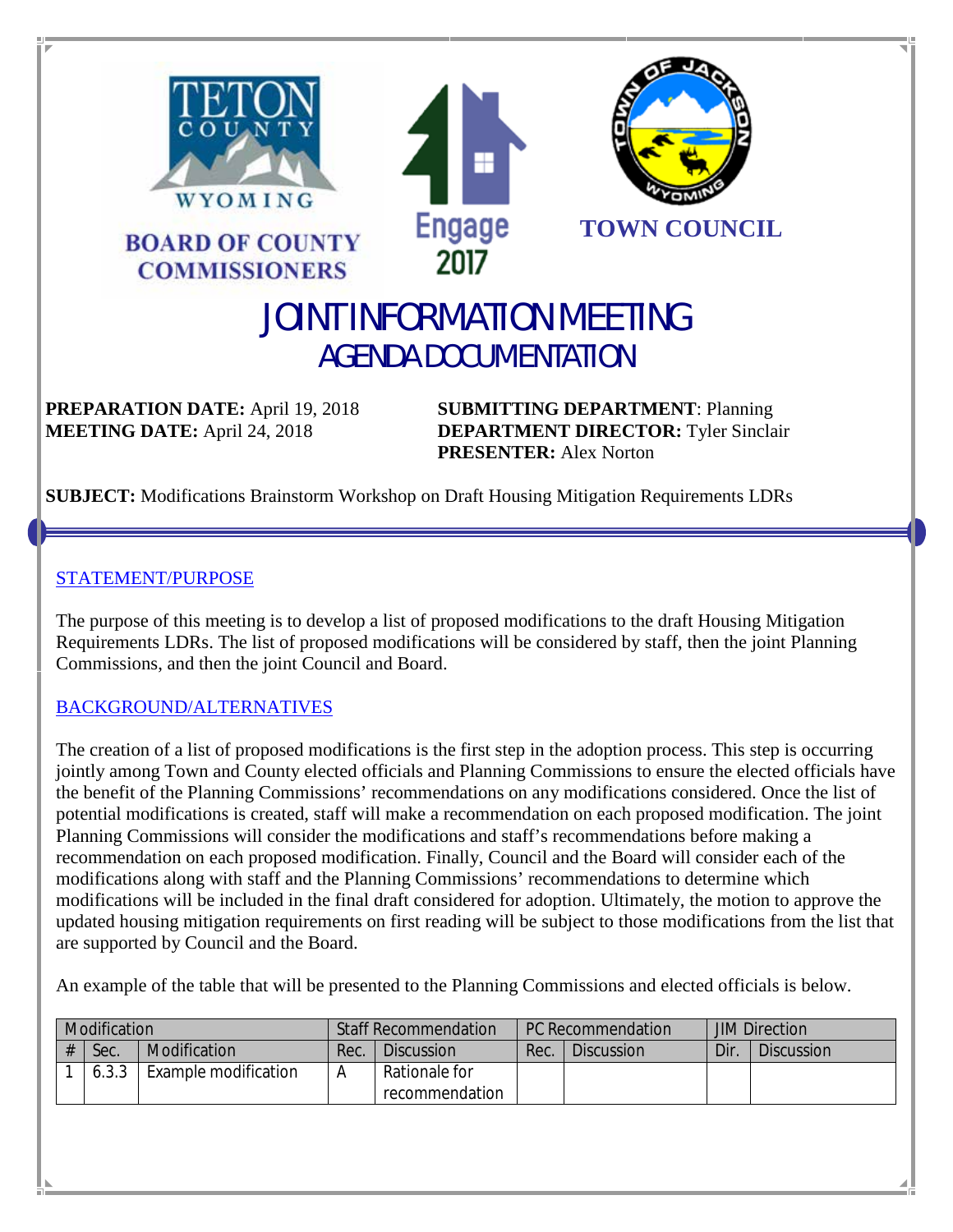Additional modifications can be introduced to the list at the Planning Commissions' hearing or the JIM hearing, but the hope is that as many of the potential modifications as possible can be identified prior to the Planning Commissions' hearing to allow for staff and Planning Commission recommendation.

## *Proposed Meeting Format*

The Planning Director proposes the following meeting format for the modifications brainstorm. The purpose of the proposed format is to allow the Mayor and Chair to participate and to maximize everyone's time by establishing a list of proposed changes to the draft prior to taking public comment, so that the public knows what modifications are already on the list for consideration before providing comment. The purpose of the meeting is not to consider or vote on any of the proposed modifications – that will occur at the Planning Commission and JIM hearings. The purpose of this meeting is purely to identify modifications for future discussion at the noticed hearings.

In preparation planning commissioners and elected officials should identify modifications they would like to see made to the draft prior to adoption. An initial list of proposed modifications is attached and will be posted at the meeting to "prime the pump". If a desired modification is already on the initial list, it does not need to be added again at the workshop, it will be considered at the upcoming hearings. The initial list of proposed modifications are provided as a template and are also modifications staff believes should be considered. The initial list of proposed modifications are from public comment, elected officials and planning commissioners who cannot attend the meeting, and staff's further review of the draft, which includes initial legal review.

Staff will not necessarily support each of the modifications proposed on the initial list, but has heard these modifications proposed and has prepopulated them on the list to expedite the meeting. The purpose of the meeting is not to discuss the modifications on initial list – the purpose of the meeting is to add any additional modifications for consideration to the list.

## Roles

- $\mathbf{r}$ Facilitator: Tyler Sinclair, Planning Director
- Content Expert: Alex Norton, Long-Range Planner
- Participants: Council, Board, Planning Commissions

## Agenda

- 1. Staff presentation/questions (5:30-6:30)
	- Staff will present the draft and the meeting agenda.
	- $\mathcal{L}^{\text{max}}$ Staff will answer any questions the elected officials or planning commissioners have about the draft or agenda
- 2. Council/BCC/PC initial modifications exercise (6:30-6:50)
	- Elected officials and planning commissioners will be asked to write proposed modifications ä, to the draft and post them on boards organized by topic.
	- Staff will assist in the organization of the proposed modifications.
	- Proposed modifications can be preprinted if provided to staff by 8:00am the day of the  $\mathbf{r}^{\prime}$ meeting
	- Proposed modification should also include a brief rationale. L.
- 3. Presentation of exercise (6:50-7:00)
	- Once all of the proposed modifications are posted, staff will read each of the proposed modifications so that everyone in attendance is aware of the modifications that have been proposed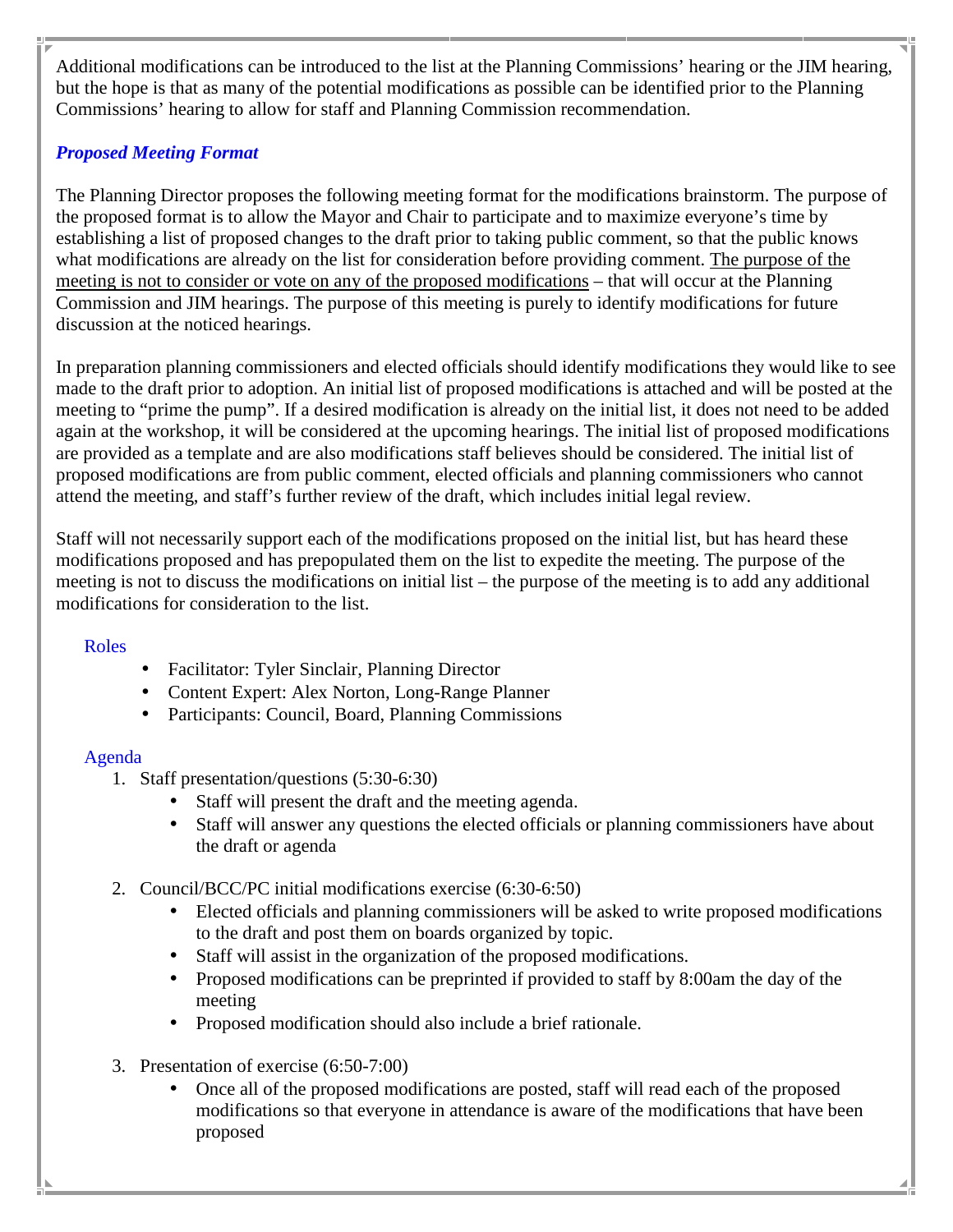- 4. Public comment (7:00-8:00)
	- The Chair will open the floor to public comment, asking that comments be limited to proposal of modifications to the draft that have not yet been proposed. (The time for support or opposition to proposed modifications will be the Planning Commission and JIM hearings.)
- 5. Council/BCC/PC additional modifications exercise (8:00-8:30)
	- Following public comment, the elected officials and planning commissioners will have the opportunity to ask any additional questions of staff.
	- The elected officials and planning commissioners will then have the opportunity to add any  $\mathbf{L}$ additional modifications to the list in the same format as before.
	- The meeting will conclude with staff reading each of the additional modifications proposed.
	- Additional modifications may be proposed by planning commissioners and elected officials following the meeting. Please provide any additional modifications to staff by Monday, April 30.

# *Background*

The update to the housing mitigation requirements LDRs is in the final phase of a 4-phase process, branded as Engage 2017: Housing, Parking, and Natural Resources. The original goal of the 4-phase process was to define the problem and identify the solution prior to considering adoption of regulations so that the review of the draft LDRs would be the culmination, rather than the initiation, of months of public dialogue. The draft housing mitigation requirements LDRs released March 16 implement the policy direction provided November 13, 2017, which responded to the policy questions identified July 10, 2017.



- Phase 1
	- o March 6, 2017 JIM: Approval of project purpose, schedule, roles, and responsibilities
	- o May 1, 2017 JIM: Approval of contract with Clarion Associates for technical support
	- Phase 2
		- o The public identified issues at:
			- § Community Discussion in Spanish, May 30 (17 participants)
			- § Open House, June 1 (about 75 participants)
			- § Community Discussion, June 1 (about 75 participants)
			- **§** Online Survey, May  $23 \text{June } 5 (220 \text{ participants})$
		- $\circ$  July 10, 2017 JIM: Approval of 10 policy questions to answer through the updates
		- Phase 3
			- o The public analyzed policy alternatives at:<br>
			Spanish Community Discussion "Piper
				- § Spanish Community Discussion "Public Comment Event" October 2 (40 attendees)
				- § English Community Discussion "Public Comment Event" October 9 (80 attendees)
				- § Online alternatives analysis survey open September 13 October 11 (197 responses)
				- **§** Comments submitted by email September 13 October 11 (5 comments)
			- o November 13, 2017 JIM: Direction on the 10 policy questions

## Phase 4 (to date)

- o March 16, 2018: Release of public review draft
- o March 19, 2018 JIM: Presentation of public review draft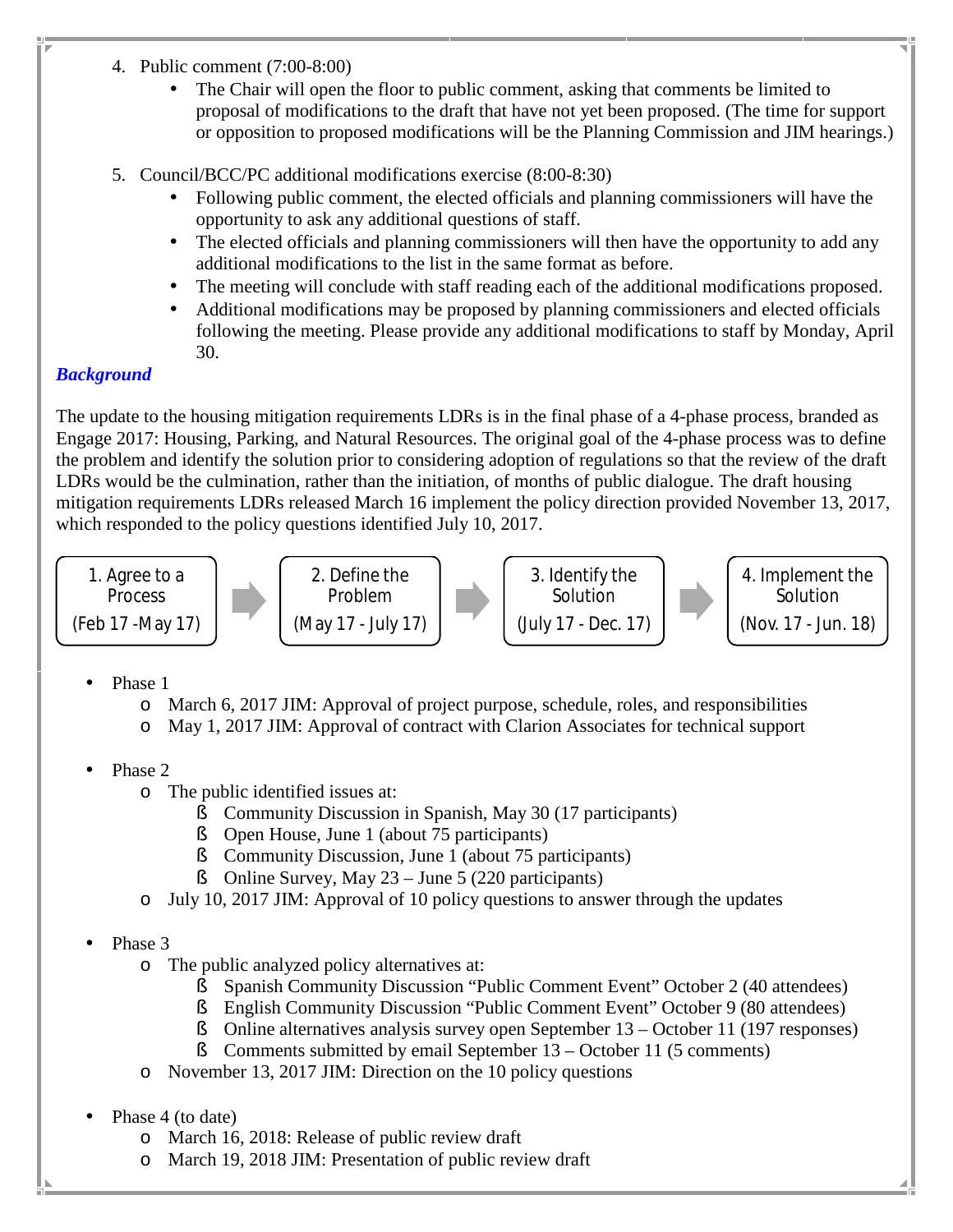- o April 12, 2018: Public open house/workshop to review draft (90  $\pm$  participants)
- o April 24, 2018: Modifications Brainstorming Workshop

## *Next Steps*

- May 11: Release of list of proposed modifications with staff recommendations
	- May 21: Joint Planning Commission hearing on draft (6:00pm, County Chambers)
		- o Staff presentation
		- o Public comment
		- o Add any additional modifications to list
		- o Discuss and straw poll proposed modifications for which Commissioners disagree with staff recommendation
		- o Vote on updated housing mitigation requirements subject to list of recommended modifications
		- o Continue to 6:00pm, May 22, County Chambers if needed
- June 6: Joint Council/Board 1<sup>st</sup> reading/hearing on draft (6:00pm, Town Hall)
	- o Staff presentation
	- o Public comment
	- o Add any additional modifications to list
	- o Discuss and straw poll proposed modifications for which Commissioners disagree with staff recommendation
	- o Vote on updated housing mitigation requirements subject to list of supported modifications
	- o Continue to 9:00am, June 7, Town Hall if needed
- June 20: Release of adoption version of housing mitigation requirements
- June 25: Joint Council/Board 2nd reading/hearing on adoption version (3:00pm, Town Hall)
	- o Staff presentation
	- o Public comment
	- o Discussion of additional modifications (substantive modifications will require an additional 2nd reading)
	- o Vote on adoption version of housing mitigation requirements
- July 2: Joint Council/Board 3rd reading/adoption (Regular JIM, 2:00pm, County Chambers)
	- o Public comment
	- o Vote on adoption version of housing mitigation requirements

# **ATTACHMENTS**

- Initial list of proposed modifications (subject to future additions)
- Public comment received March 16, 2018 through April 19, 2018

## FISCAL IMPACT

The Clarion Associates contract to update the housing mitigation requirements LDRs is for a not-to-exceed amount of \$74,763, which is in the approved Town and County Planning Department budgets for professional services.

# STAFF IMPACT

Staff estimates that the total staff impact of the update to the housing mitigation requirements LDRs will be about 1,000 hours spread over the 18 month project timeline.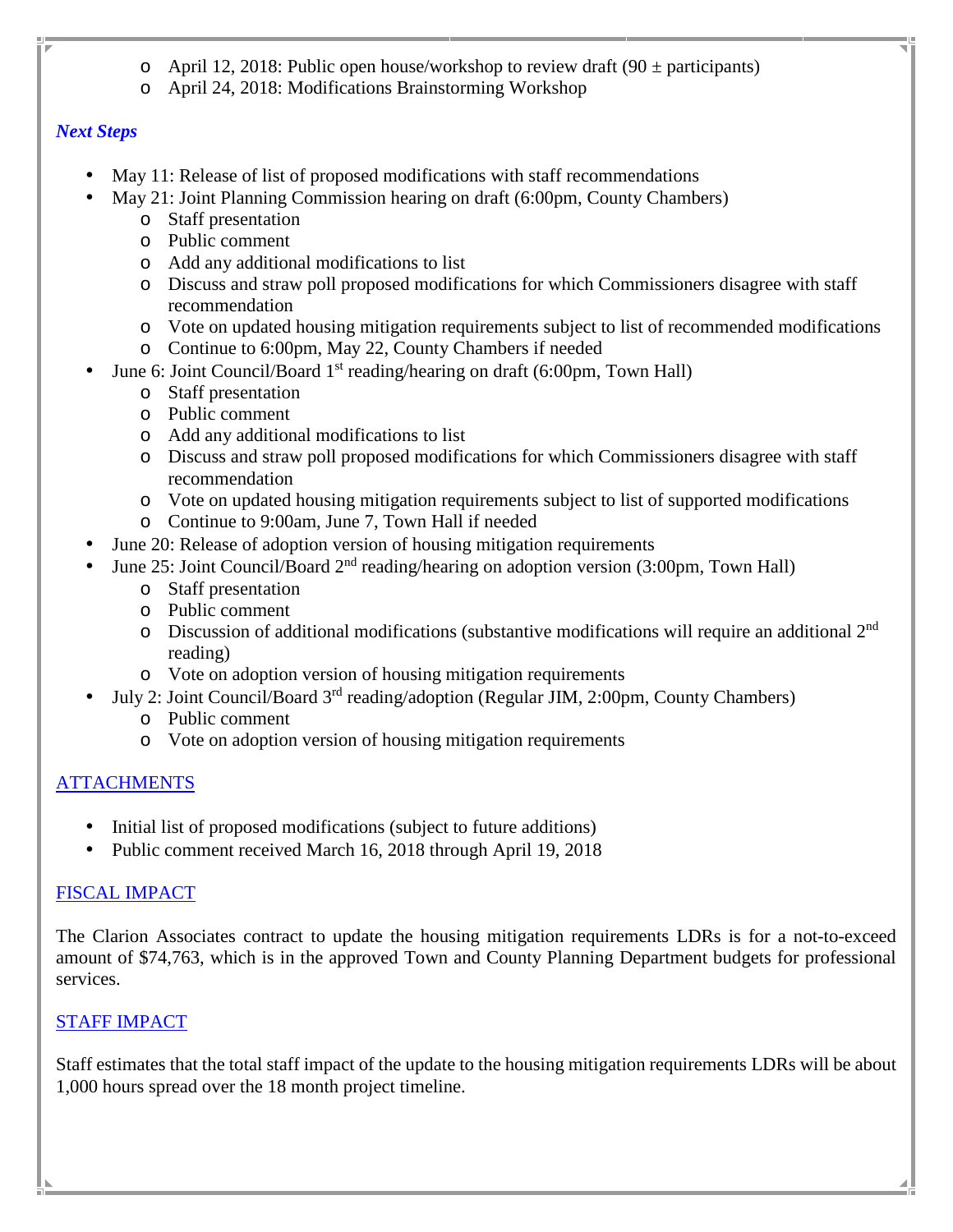## LEGAL REVIEW

Ongoing. The Town Attorney and County Attorney's Office continue to review the updates to the housing mitigation requirements LDRs.

## **RECOMMENDATION**

This is a brainstorming workshop, not an action item. No action will be taken by any body.

SUGGESTED MOTION

None.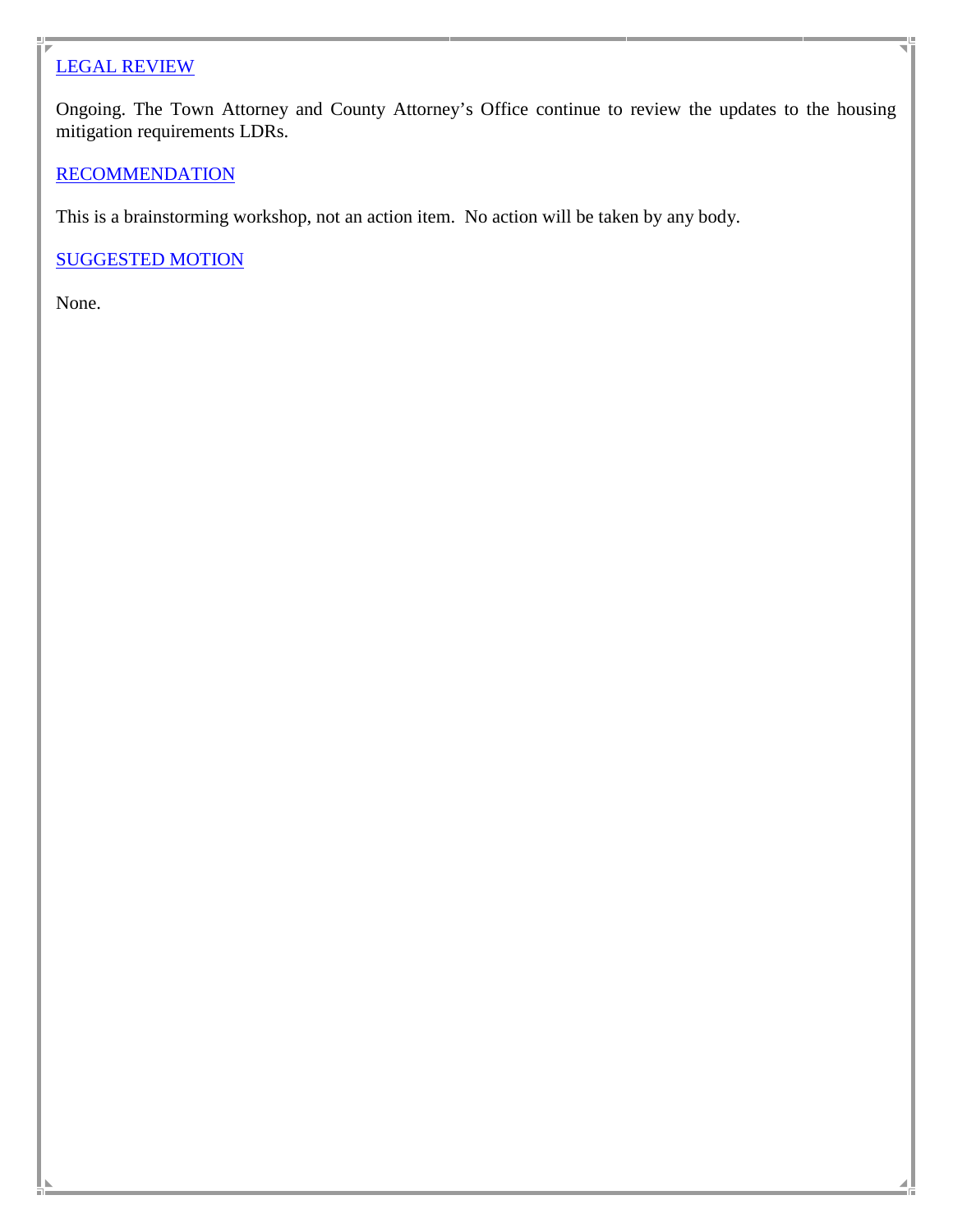Initial List of Proposed Modifications



# Engage<br>2017 Housing Mitigation LDRs Update 4/19/18

| LDR Sec.  | <b>Proposed Modification</b>                                                                           |
|-----------|--------------------------------------------------------------------------------------------------------|
| 6.3.1.B.2 | Complete a new housing Nexus Study that considers the affordability of rental product                  |
| 6.3.2.A.2 | Define "substantially amended"                                                                         |
| 6.3.2.B   | Add an exemption for development or change of use that promotes historic preservation                  |
| 6.3.2.B.3 | Include a carve out for replacement of a unit destroyed by natural disaster                            |
| 6.3.2.B.3 | Give a landowner credit for any use existing prior to 1995 or which has been legally established since |
|           | 1995, but place the burden on the land owner to prove existence of a prior use that has been           |
|           | discontinued for longer than 12 months                                                                 |
| 6.3.2.B.3 | Give a landowner credit for the replacement of one single-family home with another single-family       |
|           | home of the same size                                                                                  |
| 6.3.2.B.6 | Keep County exemption for SFD at 2,500 sf and add exemption in Town                                    |
|           | 6.3.2.B.12 Remove the public/semi-public exemption                                                     |
| 6.3.3.A   | Reduce or eliminate the requirements to provide housing, and free up more housing supply instead       |
| 6.3.3.A   | Clarify the residential requirement calculations to not include an exponential equation                |
| 6.3.3.A   | Amend the denominator in the residential calculation from 2.414 to 2.176 to correct error              |
| 6.3.3.A   | Reduce the requirement on smaller residential projects                                                 |
| 6.3.3.A   | Reduce the requirement on entrepreneurial nonresidential development                                   |
| 6.3.3.A   | Reduce the requirement for nonresidential development that includes housing on-site                    |
| 6.3.3.A   | Develop a single nonresidential requirement that is a weighted average of all uses so that there is    |
|           | not so much difference between uses                                                                    |
| 6.3.3.A   | Reduce the requirement on nonresidential development to 38% of year-round workers. If the goal is      |
|           | to house 65% of the workforce locally and 27% of employees generated can afford housing, that          |
|           | leaves 38% of year-round employees generated (65-27=38) in need of housing assistance to meet          |
|           | the goal.                                                                                              |
| 6.3.3.A   | Reduce the requirement across the board to 65% of what is proposed                                     |
| 6.3.3.A   | Increase nonresidential mitigation from 43% to 100%                                                    |
| 6.3.3.A.5 | Require housing at the time of home construction not subdivision                                       |
| 6.3.3.A.5 | Require housing at the time a use is established not the time the space is built, or alternatively use |
|           | an average use rather than the maximum use allowed.                                                    |
| 6.3.3.A.6 | Exempt basements from the calculation of required housing                                              |
| 6.3.3.A.6 | Exempt outdoor seating because it is only seasonal and the intent is to mitigate the housing need of   |
|           | year-round employees                                                                                   |
| 6.3.3.A.8 | Remove the local occupancy restriction provision, it is confusing and inconsequential                  |
| 6.3.4     | Simplify the requirement for the types of housing units required                                       |
| 6.3.4     | Allow more flexibility in the types of housing units allowed to meet the requirement                   |
| 6.3.4.B   | Remove the income categories, just require a workforce restriction on required housing                 |
| 6.3.4.C   | Differentiate between a one bedroom and studio unit                                                    |
| 6.3.4.C   | Assume one employee per bedroom in every instance                                                      |
| 6.3.4.C   | Include a minimum square footage requirement for each unit size                                        |
| 6.3.4.E   | Remove the one-sided ability of the Housing Department to fundamentally and materially rives rules     |
|           | over time                                                                                              |
| 6.3.4.E.2 | Remove the ability for the Housing Department to establish Rules and Regulations                       |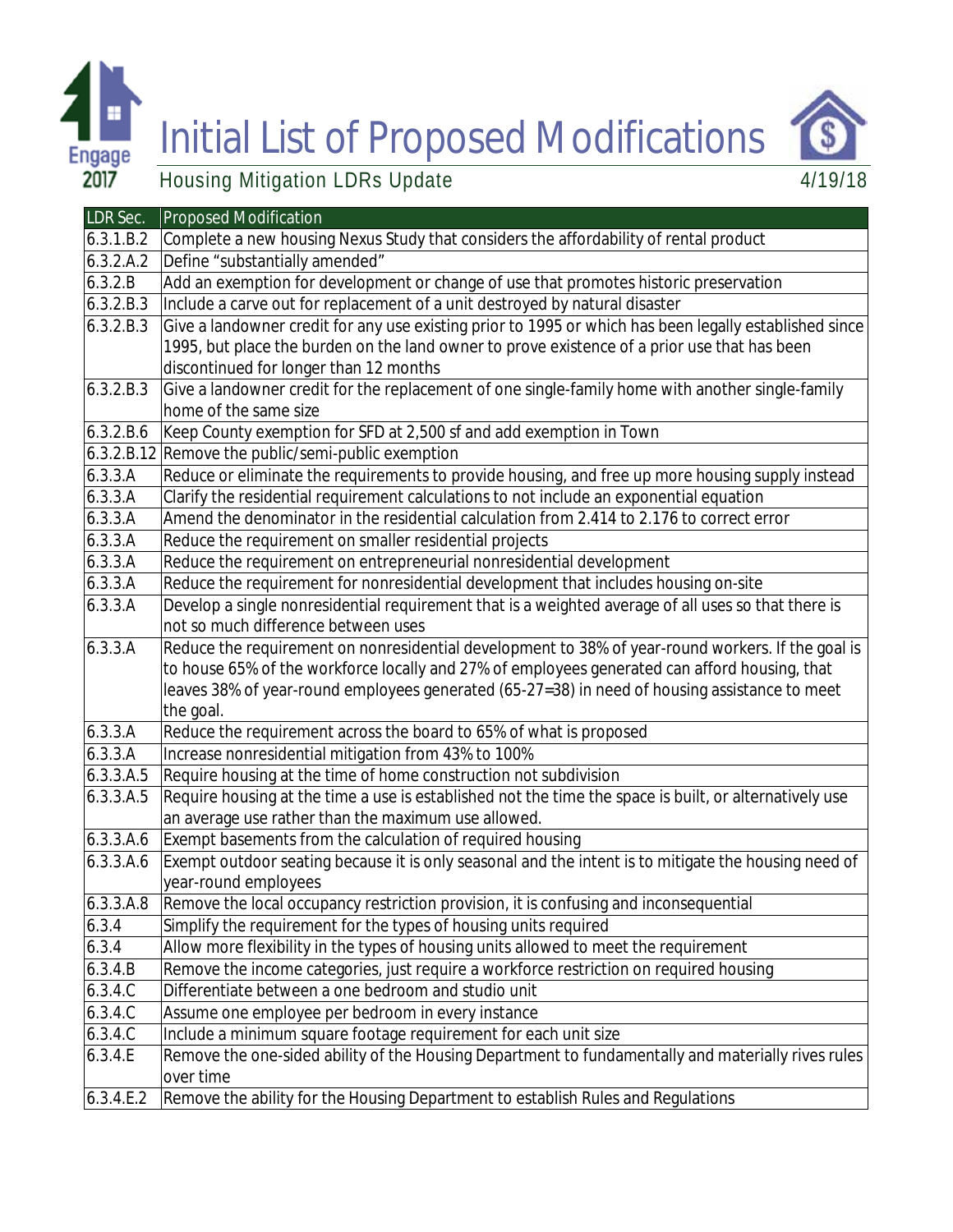| LDR Sec.  | <b>Proposed Modification</b>                                                                            |
|-----------|---------------------------------------------------------------------------------------------------------|
| 6.3.5.A   | Remove the requirement for an Housing Mitigation Agreement                                              |
| 6.3.5.B   | Allow for market creativity in proposal of new methods for meeting the housing requirements             |
| 6.3.5.C   | Make the standards for proving impracticality more strict                                               |
| 6.3.5.C   | Allow and on-site ARU to count as mitigation for a residential units without any deed restriction       |
| 6.3.5.C.1 | Allow anything under 2 units to go straight to fee-in-lieu                                              |
| 6.3.5.D.1 | Allow developers to bond for construction of required housing to build it on their own timeline         |
| 6.3.5.D.4 | Include a relief valve for the requirement that existing units must be less than 15 years old           |
| 6.3.5.D.5 | Utilize the middle of the current range of unit sizes in the Rules and Regulations when calculating the |
|           | fee-in-lieu                                                                                             |
| 6.3.5.D.5 | Include allowance for a "claw-back" provision that lets a developer get a refund of the in-lieu fee if  |
|           | housing can be provided by a higher priority method within 3 years                                      |
| 6.3.6.B   | Remove the power for the decision-maker or Housing Department to include in the housing                 |
|           | mitigation agreement any provision deemed relevant.                                                     |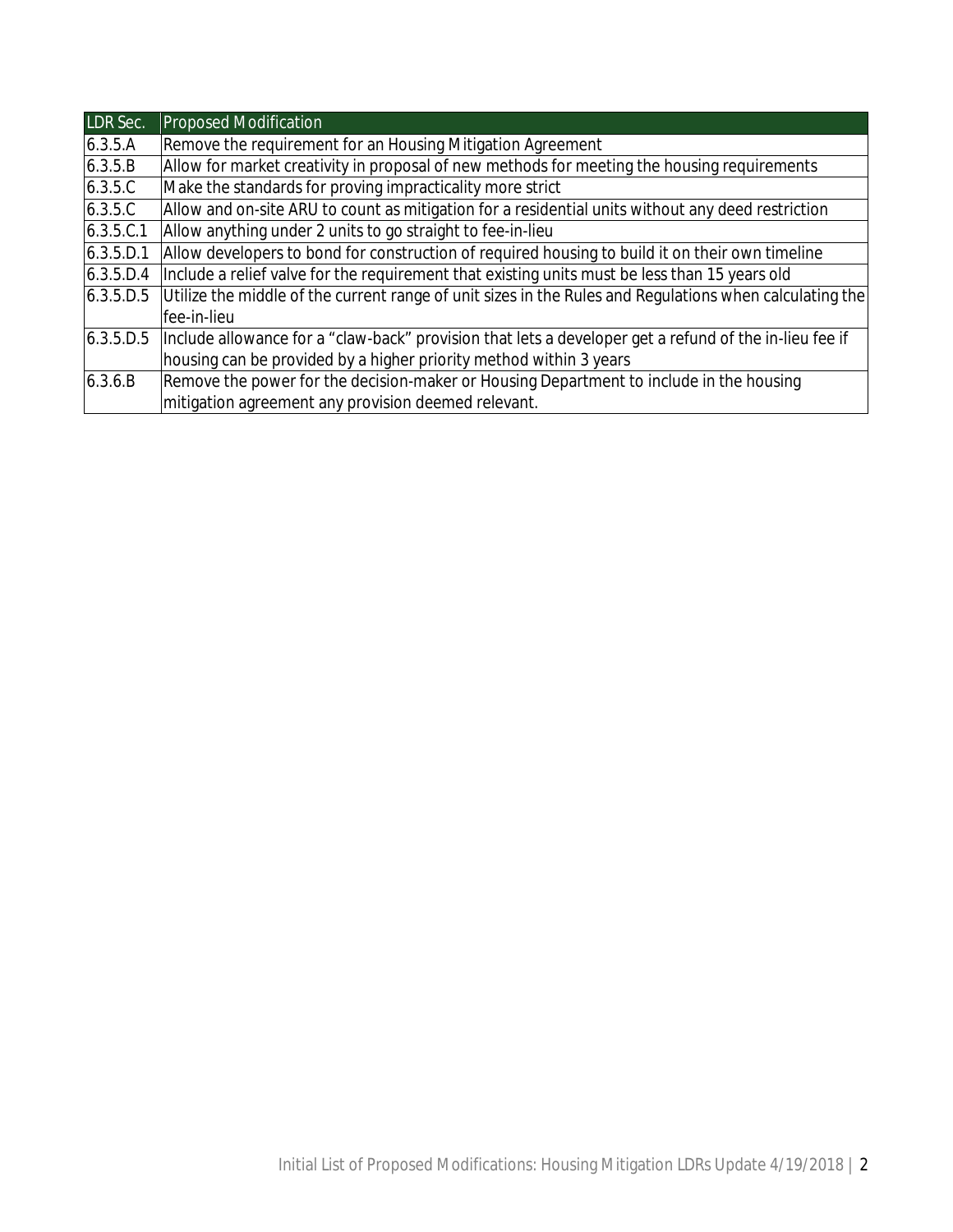| From:        | scott harmon                                              |
|--------------|-----------------------------------------------------------|
| To:          | <b>Regan Kohlhardt</b>                                    |
| Subject:     | Re: Engage 2017: Town & County Release Draft Regulations  |
| Date:        | Friday, March 16, 2018 10:19:42 PM                        |
| Attachments: | OutlookEmoii-1484591253258 PastedImage.png                |
|              | OutlookEmoji-1484593400535 montana-small2download.png.png |
|              | OutlookEmoji-1484591411715 PastedImage.png                |

I give up on affordable housing in this town. I have lived here for 43 years, both my kids were born here and have professional jobs but still had to move away to be able to purchase a home in a realistic community somewhere else.

You never will have affordable housing, it is too late thanks to non thinking politicians, realtors, developers and County administration.

Spend your money on trying to control the run away traffic problems and congestion we face daily. Mr. Harmon

*Scott Harmon*

*Rossignol Alpine / Nordic / Snowboard*



*Montana Sport USA*

**MONTANA<sup>O</sup>** 

## **VUARNET**



*Northern Intermountain Sales LLC PO Box 398*. *Wilson, Wyoming 83014 OFFICE [307-733-6333](tel:307-733-6333) CELL [801-971-5866](tel:801-971-5866) FAX [307-733-0308](tel:307-733-0308)*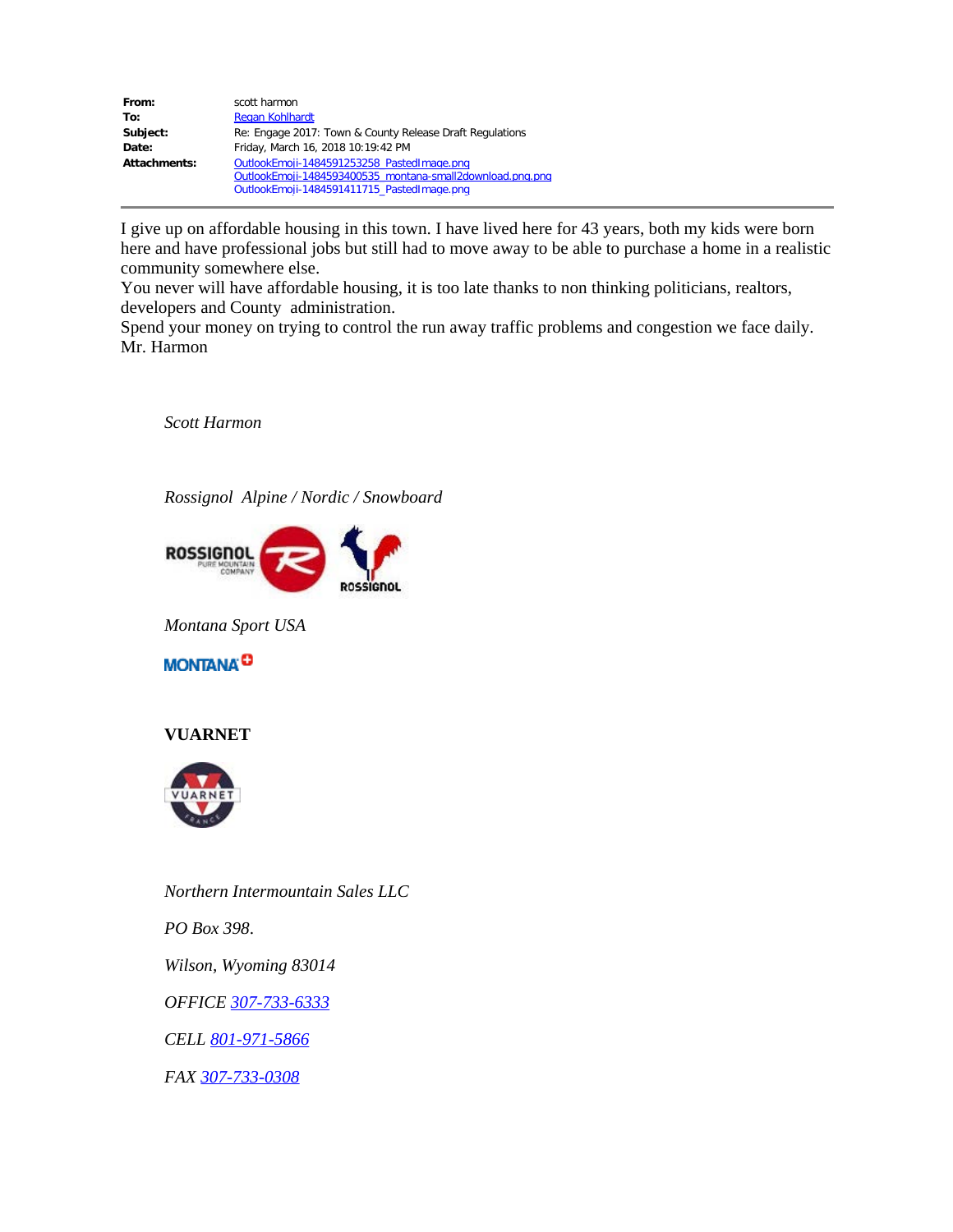## **www.rossignol.com**

*[shharmon@hotmail.com](mailto:shharmon@hotmail.com)*

## **Be kind to the Environment. Think before you print.**

On Mar 16, 2018, at 5:43 PM, Teton County & Town of Jackson Planning Departments <[rkohlhardt@tetonwyo.org](mailto:rkohlhardt@tetonwyo.org)> wrote:

| View this email in your browser |             |  |  |  |  |  |
|---------------------------------|-------------|--|--|--|--|--|
|                                 |             |  |  |  |  |  |
|                                 |             |  |  |  |  |  |
|                                 |             |  |  |  |  |  |
|                                 |             |  |  |  |  |  |
|                                 |             |  |  |  |  |  |
|                                 |             |  |  |  |  |  |
|                                 | $\boxed{?}$ |  |  |  |  |  |
|                                 |             |  |  |  |  |  |
|                                 |             |  |  |  |  |  |
|                                 |             |  |  |  |  |  |
|                                 |             |  |  |  |  |  |
|                                 |             |  |  |  |  |  |
|                                 |             |  |  |  |  |  |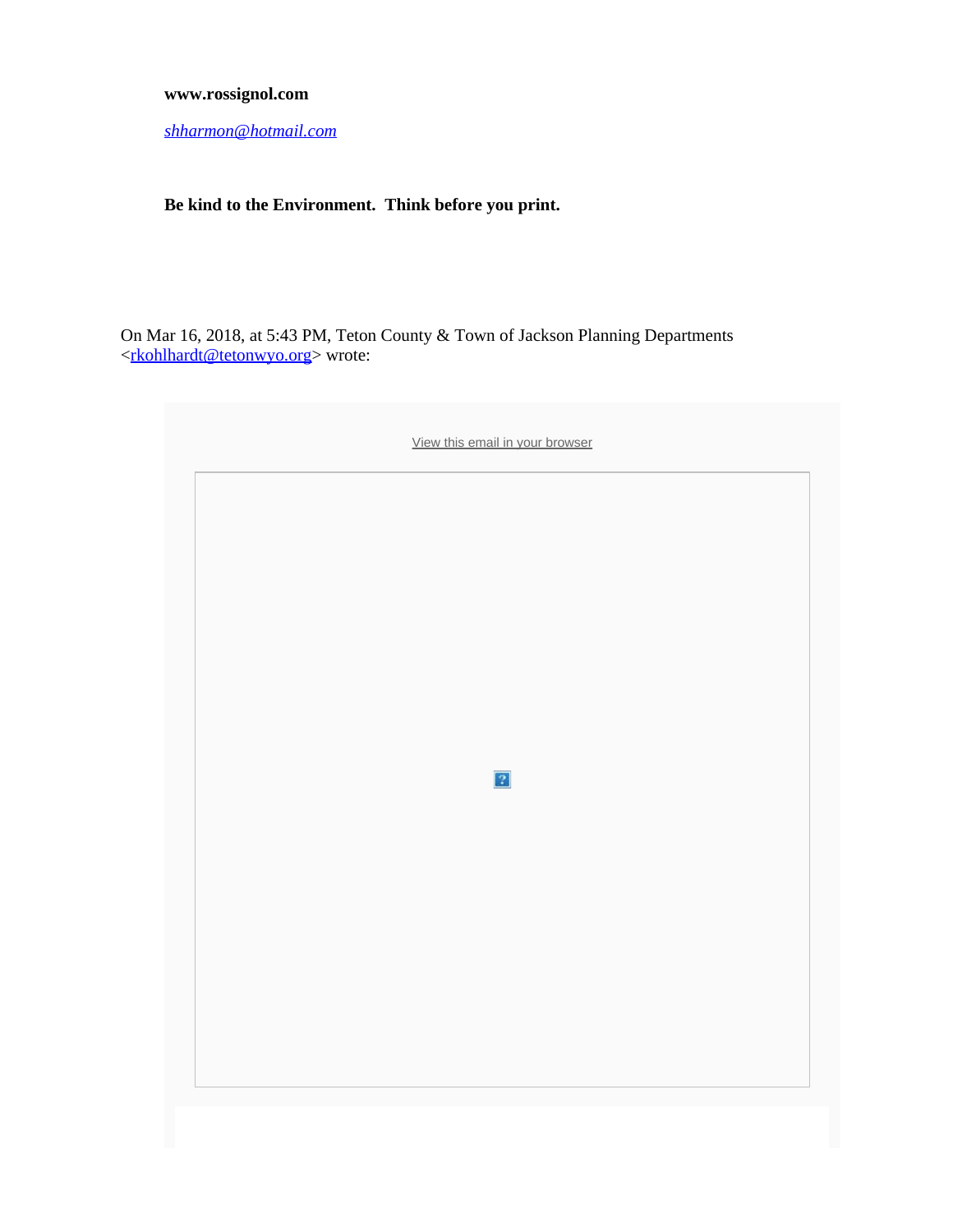# **Housing Requirements and Town Zoning & Parking Drafts Released**

The Town and the County released the new Housing Requirements and Town Zoning & Parking: Districts 3-6 Draft Regulations earlier today. Links to the release documents and a schedule of upcoming public meeting dates can be found below:

## **Housing Requirements: Mitigation LDRs Update:**

- [Housing Requirements](https://jacksontetonplan.us16.list-manage.com/track/click?u=e4559d65f0cd3e01b78d102ca&id=700b0f6eda&e=e8d98cca37) Explanation of Draft (7 pages) Explanation of the proposed language, the policy direction it implements, and the implications on development
- [Housing Requirements](https://jacksontetonplan.us16.list-manage.com/track/click?u=e4559d65f0cd3e01b78d102ca&id=76a48f2517&e=e8d98cca37) Release Memo Provides background information on process, upcoming dates, and staff analysis.
- [Housing Requirements Draft](https://jacksontetonplan.us16.list-manage.com/track/click?u=e4559d65f0cd3e01b78d102ca&id=4e27069bbd&e=e8d98cca37) Read the entire draft of the new regulations

## **Mark your Calendars! Public Meetings reviewing the new Housing Requirements draft regulations will occur on the following dates:**

- **First Review of Draft.** March 19, 2 pm at Town Hall. Joint Town Council & County Commissioners Meeting
- **Public Comment Event.** April 12, 6 pm 8:30 pm. Snow King Grandview Lodge
- **Modifications Workshop.** April 24, 5:30 pm at Town Hall. Joint Town Council & County Commissioners Meeting & Joint Planning Commission
- **1st Reading.** June 6, 6 pm at Town Hall. Joint Town Council & County Commissioners Meeting
- **2nd Reading.** June 25, 3 pm at Town Hall. Joint Town Council & County Commissioners Meeting
- **3rd Reading/Adoption.** Jul. 2, 3 pm at Town Hall. Joint Town Council & County Commissioners Meeting

## **Town Zoning & Parking: Districts 3-6:**

- [Town Zoning & Parking](https://jacksontetonplan.us16.list-manage.com/track/click?u=e4559d65f0cd3e01b78d102ca&id=06734ce273&e=e8d98cca37) Summary (9 pages) Summarizes major changes in new regulations.
- [Town Zoning & Parking Release Memo](https://jacksontetonplan.us16.list-manage.com/track/click?u=e4559d65f0cd3e01b78d102ca&id=0dbee38a73&e=e8d98cca37) Provides background information on process and staff analysis.
- Draft Regulations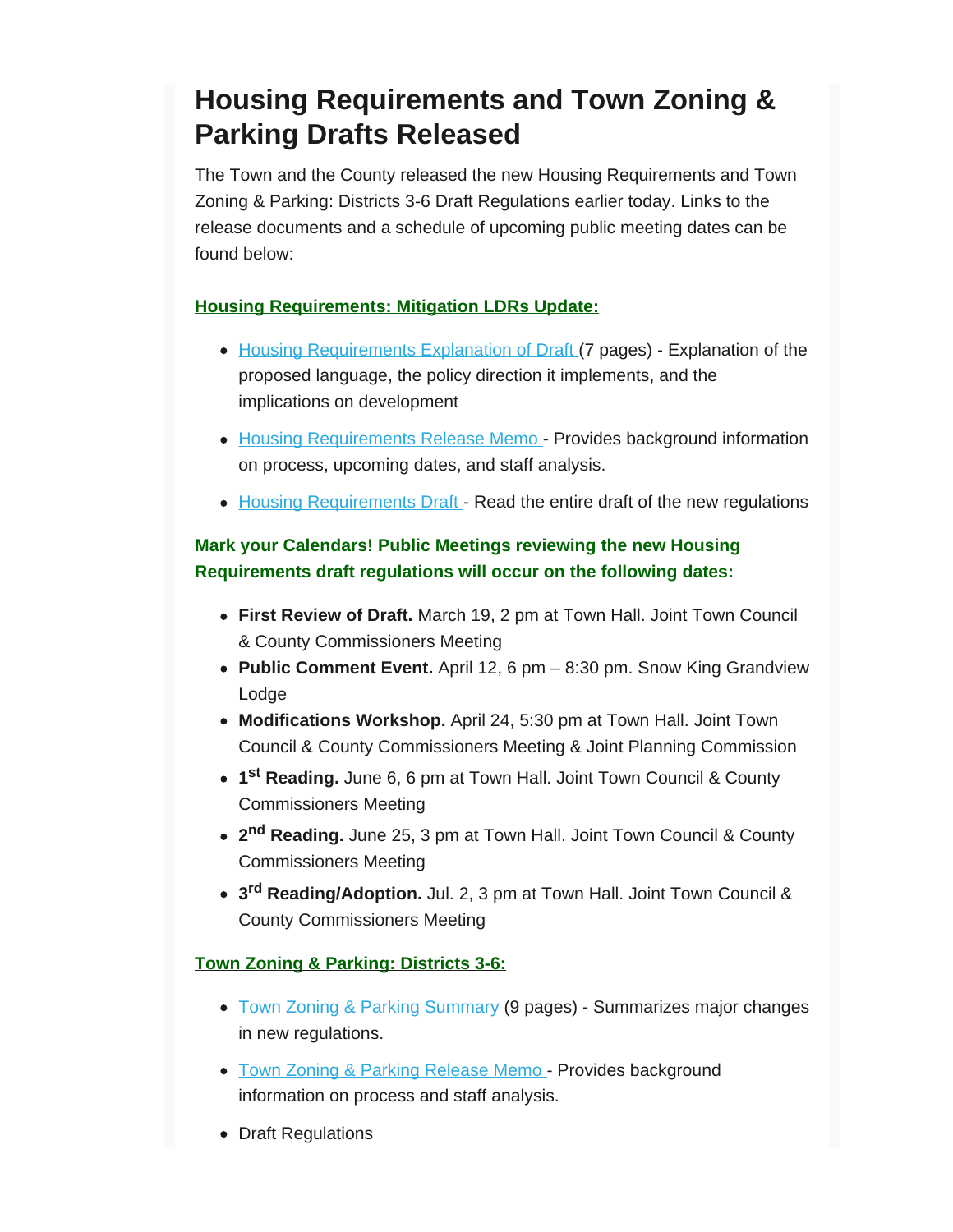- [Town Zoning & Parking Draft Regulations User Guide](https://jacksontetonplan.us16.list-manage.com/track/click?u=e4559d65f0cd3e01b78d102ca&id=4e84badf32&e=e8d98cca37) (35 pages) Provides detailed explanation of changes in new zoning regulations.
- o [Town Zoning & Parking Draft](https://jacksontetonplan.us16.list-manage.com/track/click?u=e4559d65f0cd3e01b78d102ca&id=502ab7fc2c&e=e8d98cca37) Read the entire draft of the new regulations.
- [Town Zoning & Parking Draft Zoning Map](https://jacksontetonplan.us16.list-manage.com/track/click?u=e4559d65f0cd3e01b78d102ca&id=c4419536c7&e=e8d98cca37) View the new zoning map

## **Mark your Calendars! Public Meetings reviewing the Town Zoning draft regulations will occur on the following dates:**

- **First Review of Draft.** March 19, 2 pm at Town Hall. Joint Town Council & County Commissioners Meeting
- **Public Comment Event.** April 12, 6 pm 8:30 pm. Snow King Grandview Lodge
- **Modifications Workshop.** April 23, 5:30 pm at Town Hall. Town Council & Town Planning Commission Meeting
- **1st Reading.** May 29, 6 pm at Town Hall. Town Council Meeting
- **2nd Reading.** June 25, 1 pm at Town Hall. Town Council Meeting
- **3rd Reading/Adoption.** Jul. 2, 6 pm at Town Hall. Town Council Meeting

## **Other Engage 2017: Housing, Parking, & Natural Resource News**

The Housing Rules and Regulations draft will be presented to the Housing Authority Board on Monday, March 19<sup>th</sup>, 1 pm at the Teton County Public Health Building.

Natural Resource Protections Updates will be released later this Spring, date to be determined (\*note the correction from the previous newsletter which said they would be released today).

More information can be found at [engage2017.jacksontetonplan.com](https://jacksontetonplan.us16.list-manage.com/track/click?u=e4559d65f0cd3e01b78d102ca&id=fdf7622d6c&e=e8d98cca37)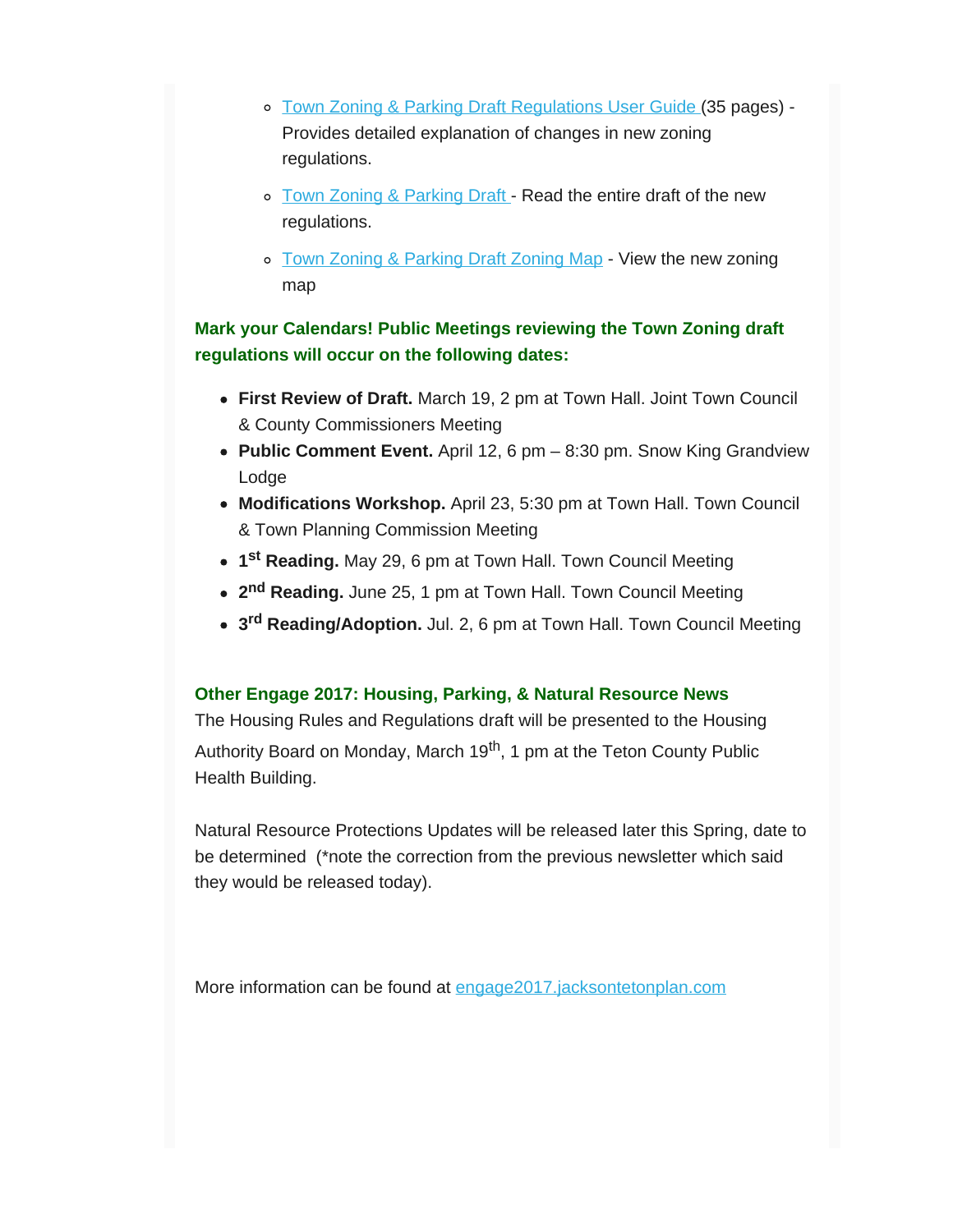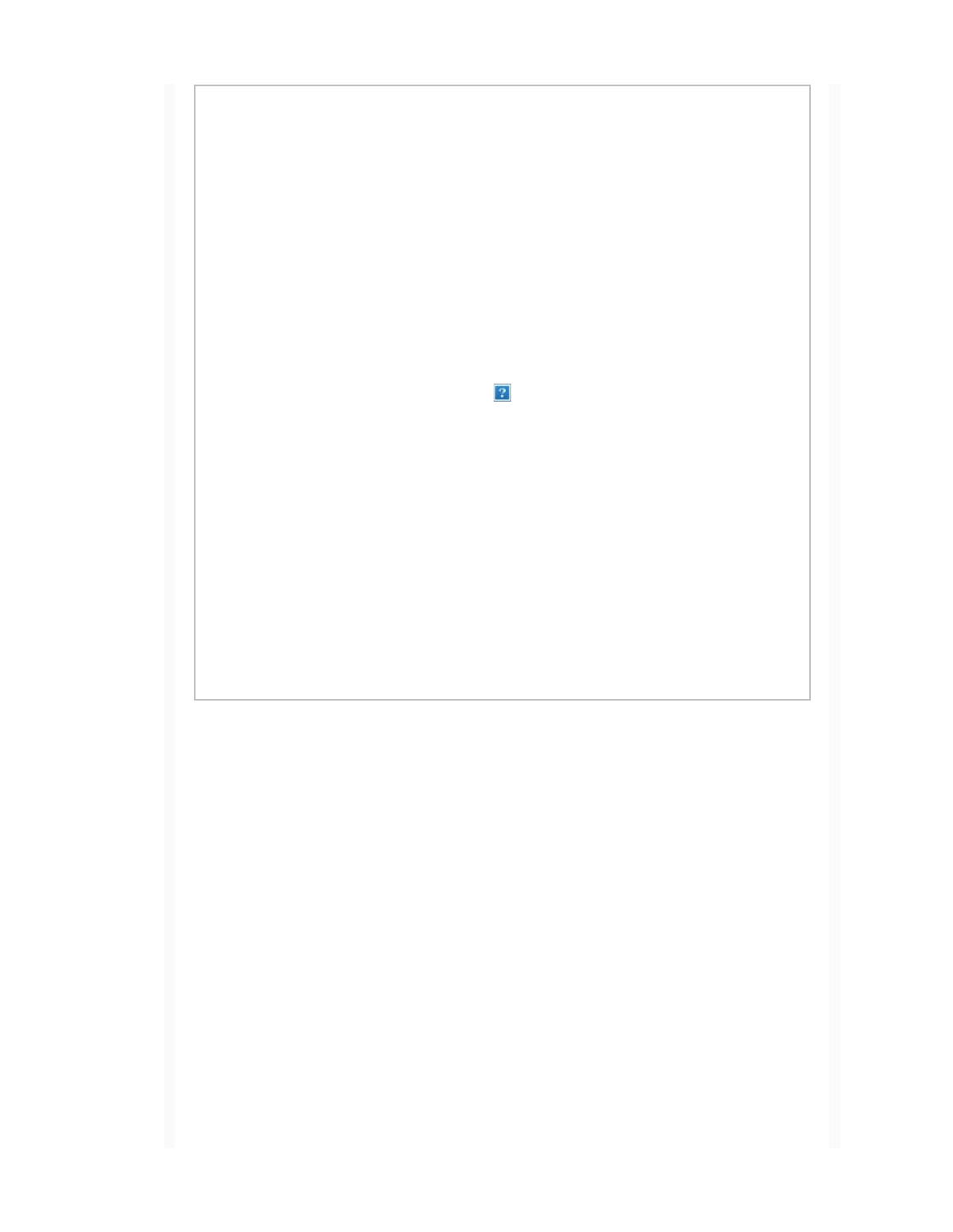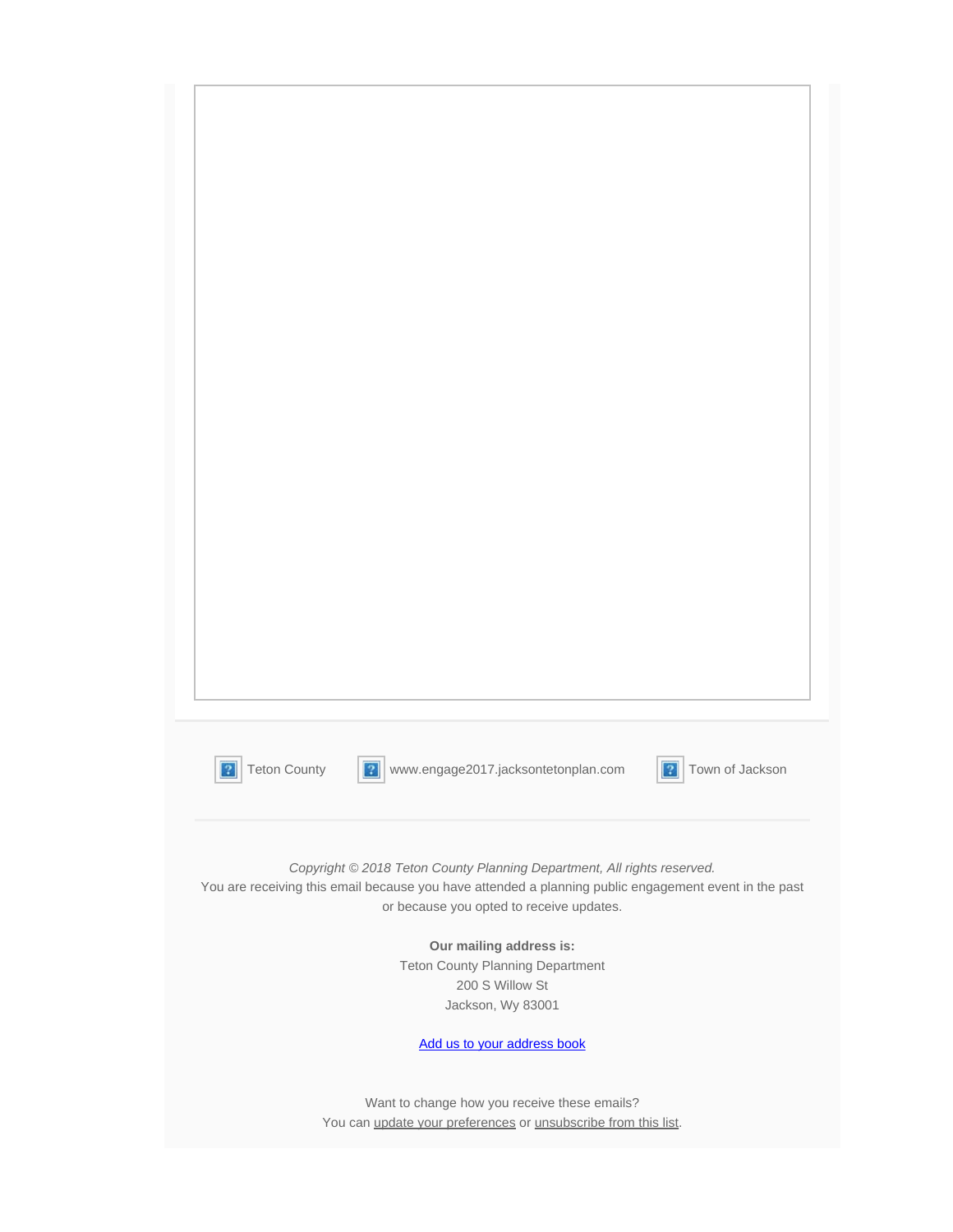| ---- |  |
|------|--|
|      |  |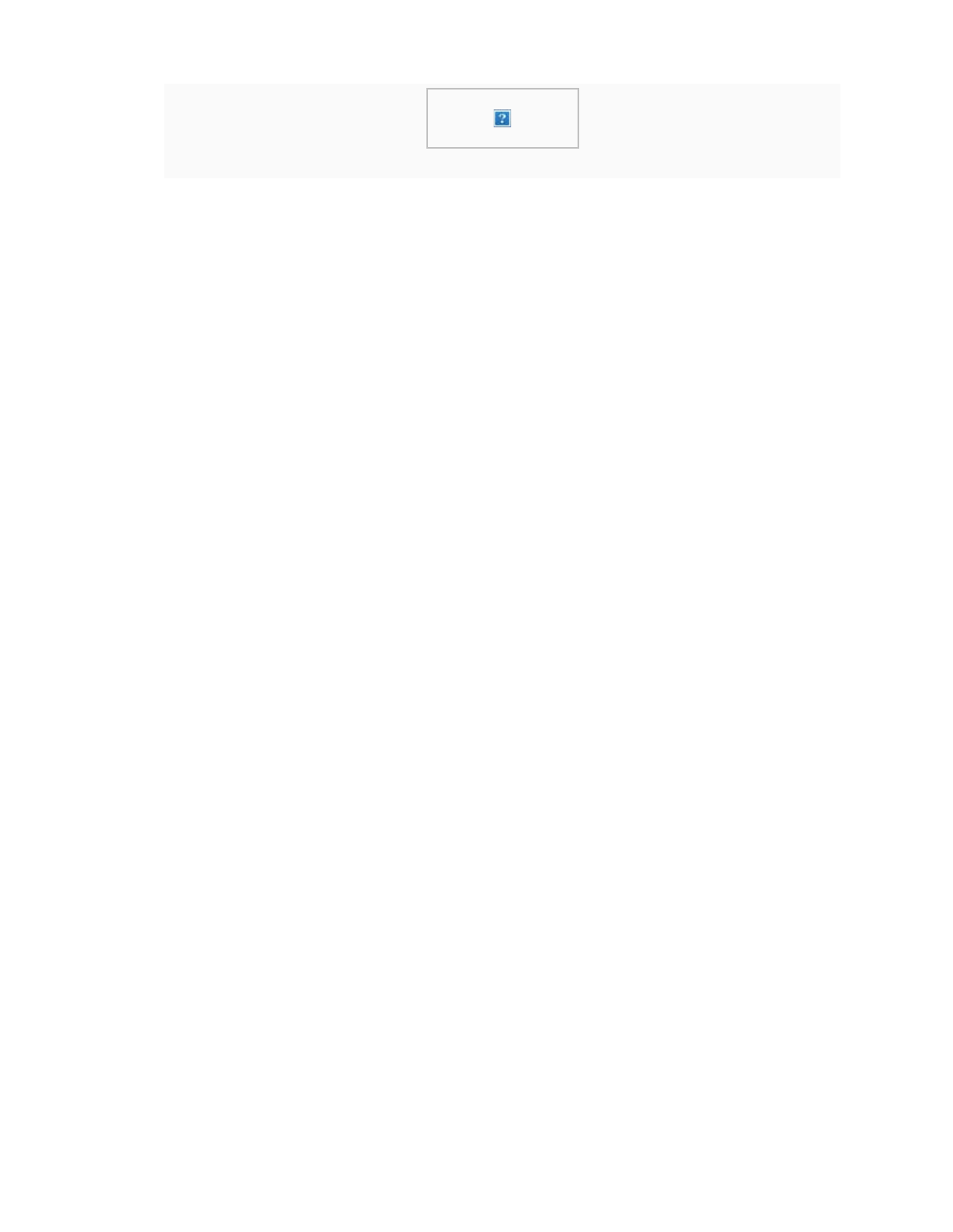#### FODOR LAW OFFICE, PC

Stefan J. Fodor P.O. Box 551 / Jackson, WY 83001 307.733.2880 (t) / 307.733.2890 (f) stefan@fodorlaw.com

#### **MEMORANDUM**

| TO:          | Teton County Board of County Commissioners & |
|--------------|----------------------------------------------|
|              | Town of Jackson Town Council                 |
| CC:          | <b>Housing Supply Board</b>                  |
| <b>FROM:</b> | Stefan J. Fodor                              |
| DATE:        | April 6, 2018                                |
|              |                                              |

## **RE: Comments and Concerns Regarding Draft Affordable Workforce Housing Standards**

Below, please find some comments and concerns pertaining to the draft Affordable Housing Workforce Housing Standards (the "Standards").

The proposed Standards should enhance the functioning pieces of today's regulations and simplify elements that do not work well. By contrast, the proposed Standards eliminate functioning aspects such as flexibility for developers and the incentive to house their own employees, while at the same time adding complexity by, among other things, prescribing unit types, sizes and numbers. Additionally, these standards greatly enhance the administrative burdens associated with the standards by having the Housing Department manage tenancy, change in use, occupancy, etc.

While there are a few positive and well thought out aspects of these Standards, overall they need more work. I would urge you in the strongest way possible to delay implementation and produce a well thought-out, well vetted set of standards. The unnecessarily short timeline between release and adoption is an artificial pressure imposed on the process and should not be applied to the most fundamental change to these housing LDRs this community has seen in decades. **Please take the necessary time to vet these standards with meaningful opportunities for public input and elected official reflection rather than rushing through regulations which may not accurately reflect the unique needs of this community**.

#### The Standards

#### **6.3.1.B.2 Legislative Findings**

This section discusses the rise in the price of housing along with a slight increase or static local workforce wages. The LDR Explanation (released with the Standards) of the supply of housing and the statistics that follow completely ignore the rental market (about 45% of current housing stock is renter occupied) and the fact that rents remain affordable to households earning 80% of AMI and above, or about 63% of local households. Moreover, due to the policy of downzoning property in the Town and County, the gap between workforce wages and affordability is artificially being increased. Some have argued that the workforce restrictions, along with their exorbitant exactions are growth control measures disguised as affordable housing measures. One could certainly advance that argument and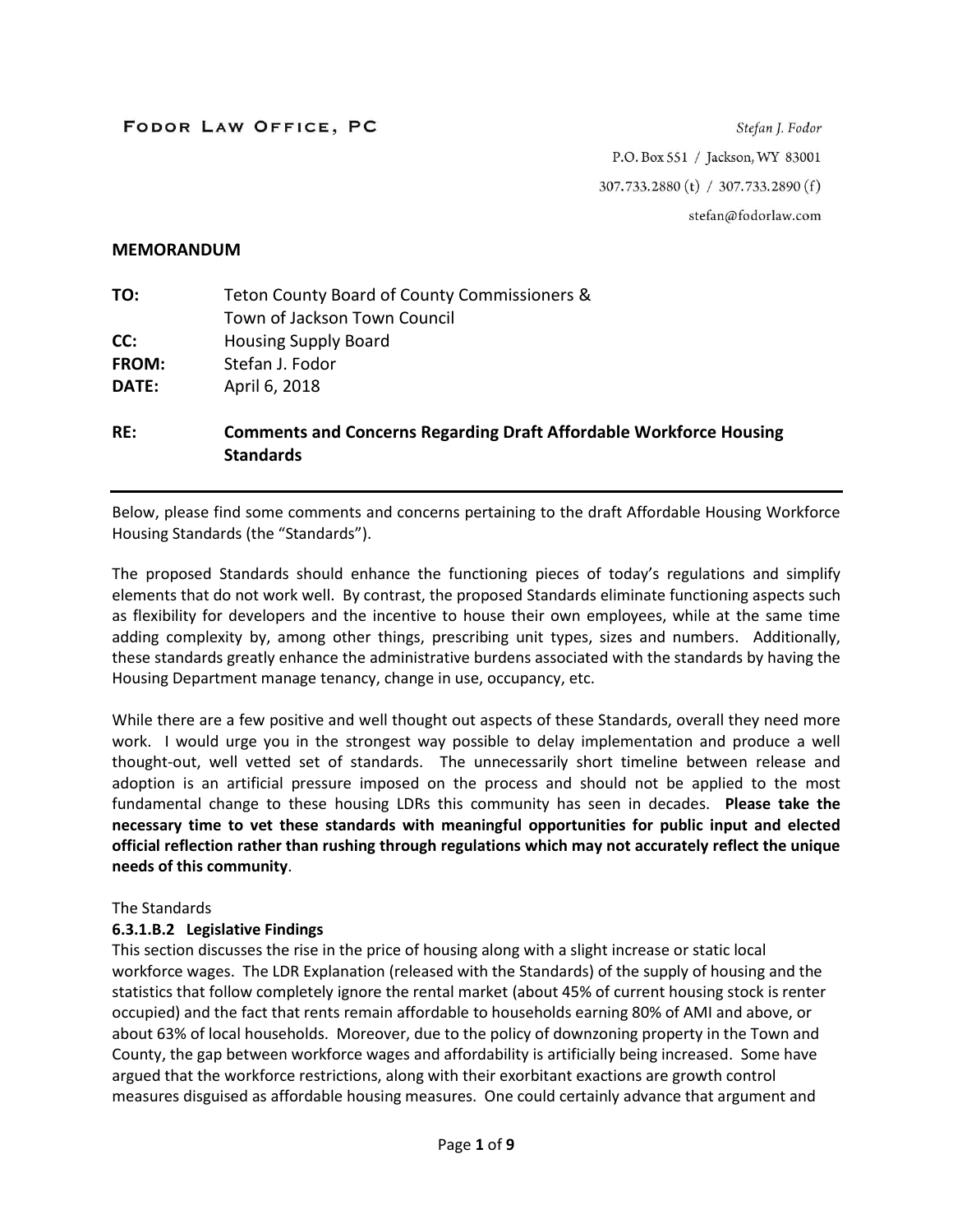draw support from the admissions made in the LDR Explanation discussed below where it states that increased costs of development and decreased return on costs would suggest less development would occur.

## **Section 6.3.2.A.2. Substantial Amendment**

A substantial amendment to an existing approval would trigger applicability of the new standards. However, 'substantially amended' is not a defined term and is subject to interpretation. Given the implications of this undefined term, it would be wise to define it prior to adoption as clarity and predictability are goals we should strive for in our LDRs. **Please define "substantially amended".**

## **Section 6.3.2.B.3 Exemptions - Replacement**

An exemption to the Standards is granted for the replacement of an existing physical development. However, the exemption does not apply to a residential use where there was no prior mitigation. This restriction fails to provide a carve-out for damage by natural disaster. We currently allow such a carve out for Nonconformities under LDR Section 1.9.2.B.3.a and the same exemption should be allowed here.

If a single family dwelling built in 1990 which did not pay an exaction fee, (as none was required at the time of construction), is demolished by an earthquake, the owners should be able to rebuild (but not expand) without having to pay affordable housing restrictions as they did not cause the destruction of their home. Further, the time table for replacement should be extended from 12 to 18 months to match the allowance currently set forth for Nonconformities in LDR Section 1.9.2.B.4. If permits are required, which they are for even the simplest and smallest amount of work, 12 months is a very tight, if perhaps unachievable, timeline from calamity to construction. Eighteen months, which would span two construction seasons, is more reasonable and accounts for design, bidding, contractor selection, permitting, financing and contractor scheduling. However, if the 12 month trigger is the issuance of a building permit, this would be a reasonable timeline and in that event, the language of this section should be clarified. **Please allow a carve out for destruction and clarify or enlarge the 12 month timeframe**

## **Section 6.3.2.B.6 Local Occupancy Restriction**

The existing exemption for single family homes of 2,500 sf is being reduced to 2,000 sf. The Explanation of the LDRs shows a 1,500 sf threshold in both the Town and County. Irrespective, what is the reasoning behind reducing the County exemption? The data from the Employee Housing Generation Report shows a very slight increase in full-time year round employee demand from second homeowners as opposed to local occupancy and it can be argued this is insufficient justification to place a deed restriction on every new home restricting it to local occupancy until an exaction fee is pad. The 500 sf reduction is arbitrary and it is important to keep in mind that the exemption is intended as a relief valve for local households. The current exemption is not lavish and provides adequate space for a family of 4. **Please consider keeping the exemption at 2,500 sf in the County and establishing it at this same level in the Town**.

## **Section 6.3.2.B.12 Public/Semi Public Exemption**

The public sector is exempt. As set forth in the Policy Direction dated November 13, 2017, Page 6, *"[B]ased on the employee generation numbers in the 2013 Nexus Study, public and private institutional development generated almost as much need for affordable workforce housing as commercial development from 2002 to 2014"***.** In a simplistic view, there are 4 types of development: 1) residential; 2) commercial; 3) private institutional; and 4) public institutional. The draft Standards exempt a 50,000 sf public school but would require **\$7,018,870 fee in lieu for the SAME** square footage for a private school. Are we really to believe that the public school will not generate any new employees while the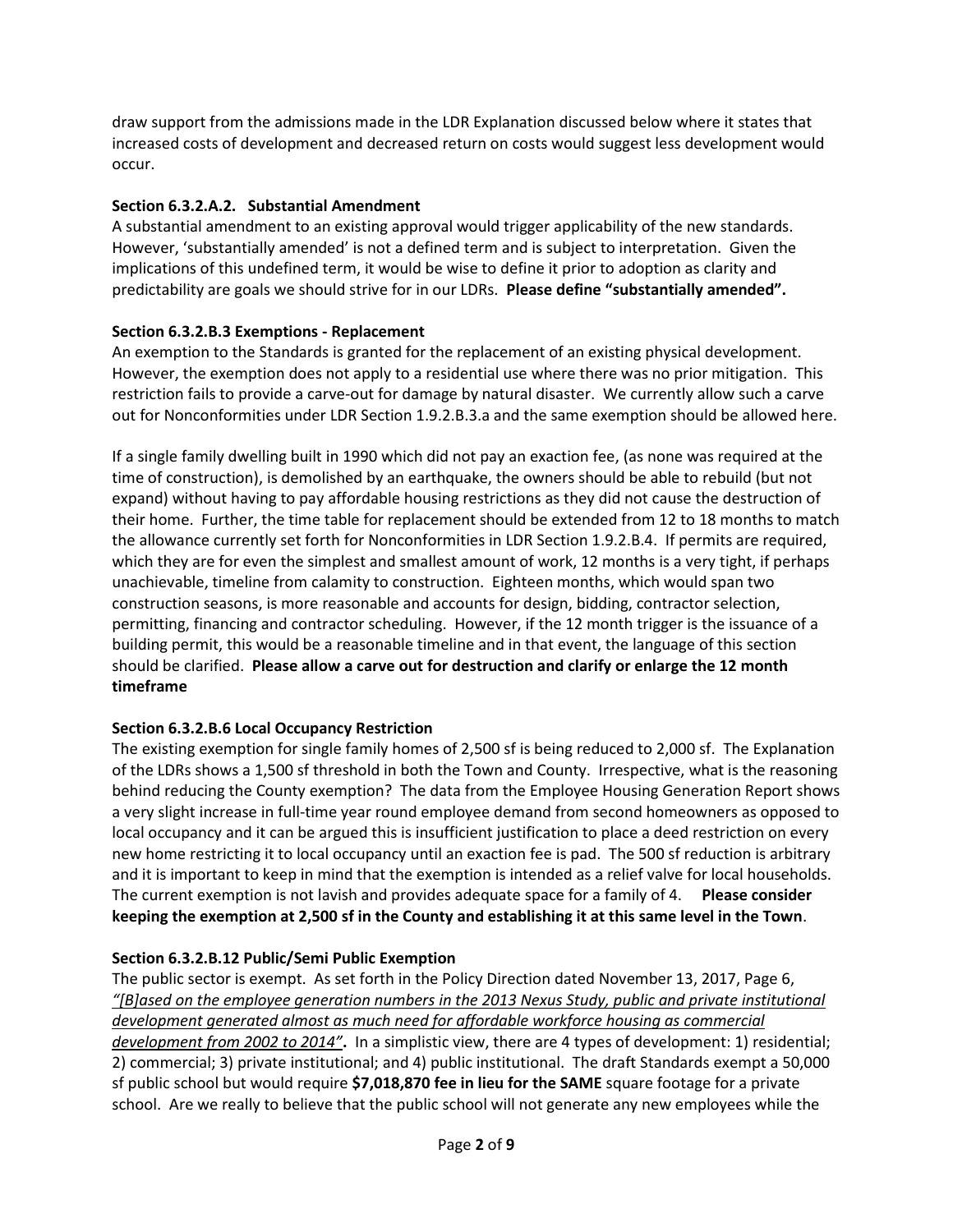private school will generate 81.65 new employees? The numbers reflected in the chart on page 5 of the Explanation belie this notion where they clearly state that the public school will generate the **SAME** number of new year round employees; 81.65. Consequently, there is no justification for the public exemption since public development generates year-round employees. In addition the essential lack of fairness, the proposed exemption further saddles residential, commercial and private institutional development for the employees generated by public institutional development. At these exorbitant exaction rates it makes little, if any, sense to exempt public institutional and lacks inherent fairness. If we believe and buy in to the theory that development generates year round employees who cannot afford market homes and those employees need to be housed, why should public institutional uses be exempt when they generate year round employees? The public institutional development should be held to the same standards as private institutional development. **Please remove the public exemption and treat governmental employee generating development in the same fashion as private employee generating development.** 

## **Section 6.3.3.A Housing Requirements**

This section sets forth the formulas to calculate Affordable Housing Units Required. The formulas for detached single family unit (local and non-local) and attached single family unit (local and non-local) do not inspire confidence and lack clarity.

| <b>Use Proposed</b>                    | Affordable Workforce Housing Units Required          |  |  |
|----------------------------------------|------------------------------------------------------|--|--|
| Detached Single-Family Unit (6.1.4.B)  | $0.000017(sf) + (Exp(-15.49 + 1.59*Ln(sf)))/2.414$   |  |  |
| (Non-Local Occupancy, A.8)             |                                                      |  |  |
| Detached Single-Family Unit (6.1.4.B)  | $0.000017(sf) + (Exp(-16.14 + 1.59*Ln(sf)))/2.414$   |  |  |
| (Local Occupancy, A.8)                 |                                                      |  |  |
| Attached Single-Family Unit (6.1.4.C), |                                                      |  |  |
| Apartment (6.1.4.D)                    | $0.000017(sf) + (Exp(-14.17 + 1.59 * Ln(sf)))/2.414$ |  |  |
| (Non-Local Occupancy, A.8)             |                                                      |  |  |
| Attached Single-Family Unit (6.1.4.C), |                                                      |  |  |
| Apartment (6.1.4.D)                    | $0.000017(sf) + (Exp(-14.82 + 1.59 * Ln(sf)))/2.414$ |  |  |
| (Local Occupancy, A.8)                 |                                                      |  |  |

Is this really the best we can do in terms of ease of use, simplicity and clarity? There is no explanation of what these numbers mean, what the symbols stand for, where and how the formulas were derived from and/or examples of how to use them. *I challenge the elected officials to not adopt any regulations, including calculations, that each elected cannot intuitively use without a primer or explanation from staff.* **Please clarify the formulas and provide examples. The public deserves clarity and ease of use in these LDRs and the chart in this section is severely lacking on both fronts**. Simplification of the regulations was one of the objectives of this process.

## **Section 6.3.3.A.5 Estimating Use**

a. Platting vacant single family lots. Where plating vacant single family lots for subdivision in certain zones, the maximum habitable floor area allowed above ground on each lot proposed will be used to calculate the amount of affordable workforce housing required at subdivision. **What happens if each lot is not built to the maximum allowed? Where is the provision for a refund? To whom will the refund be granted if one is allowed? How can we require mitigation that exceeds its impact?** The Nollan and Dolan US Supreme Court cases and their ilk prohibit such action as it lacks a rational nexus between the exaction and the impact. It would be far better to impose these requirements at construction and not subdivision as construction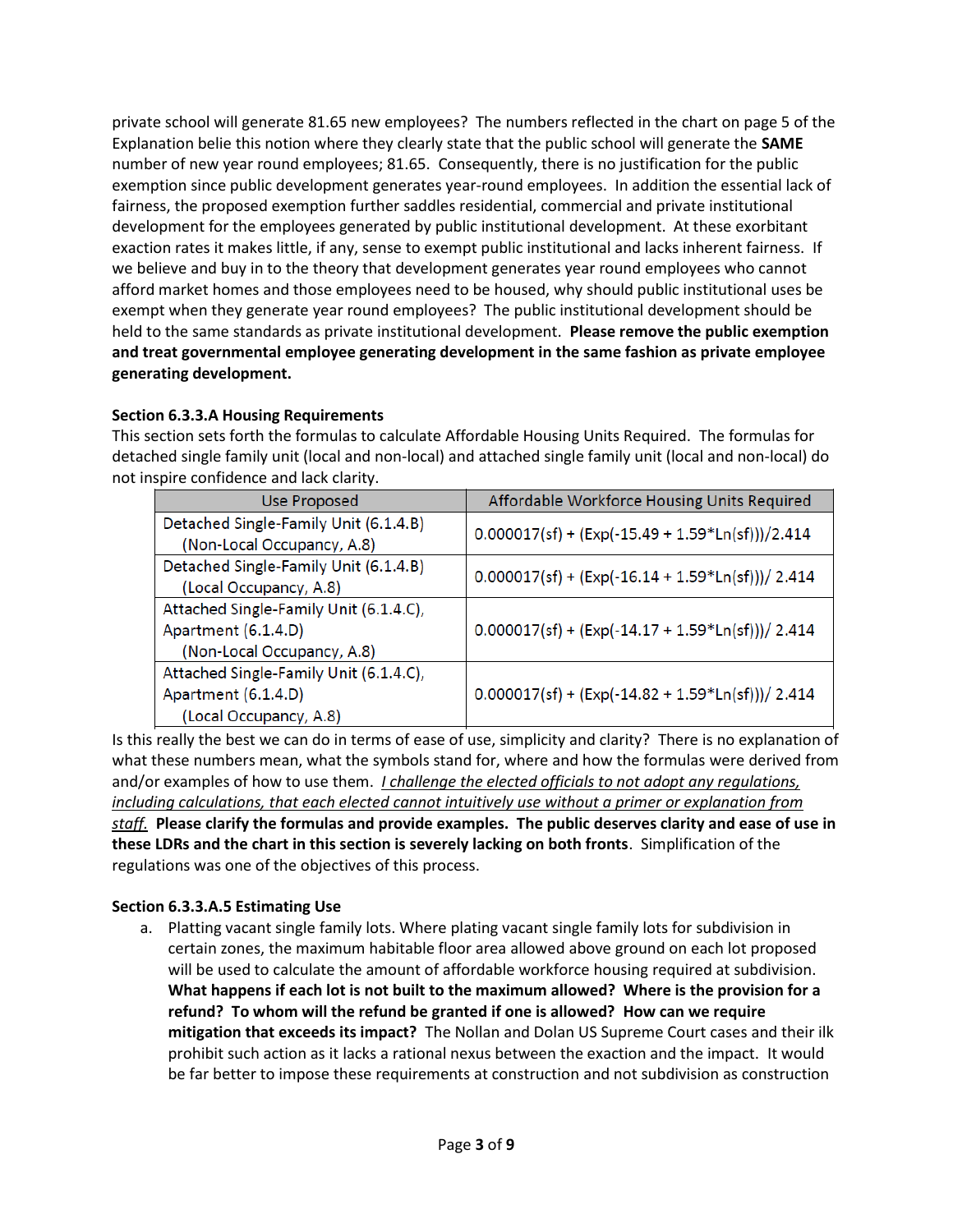and occupancy generate the year round employees. Put another way, 100% of the exaction should only be exacted when 100% of the development occurs.

b. Unknown use. For the development of floor area with an unknown use, the allowed use in the zone with the greatest need for affordable workforce housing shall be used. **What happens if a less intense use is eventually permitted? Where is the provision for a refund? To whom will the refund be granted if one is allowed?** This provision also lacks the nexus between exaction and impact. The exactions should be imposed once a use is determined and if a change in use occurs, we have the means and methods existing today to impose the exaction at that time. Alternatively, a preferred method would be to exact for an average use/impact and eliminate any consideration of change in use. This would be more equitable and would ease administration.

These rules are fundamentally unfair and exact potentially more than the claimed 73% of year-round employees generated by a use or by development. **Please revise these two sections to impose exactions once a home is built and once a use comes into being or use an average exaction.**

## **Section 6.3.3.A.6 Square Footage Calculations**

#### Basements.

Square footage calculations now apply to habitable floor area in the basements of reach residential, lodging, or non-residential unit whereas today, certain basements are exempted. Where a regulation decreases density, it increases the costs of construction and artificially limits supply thereby raising prices. Fundamentally, there are only 3 ways to achieve density: 1) Up; 2) Down; and 3) out. Up allows for greater height, down allows for basements and out allows for greater FAR. Including all habitable basements in floor area calculations will likely decrease density and supply thereby raising costs/prices and increasing the affordability gap. **Please consider continuing to exempt basements.**

#### Subsection b. Outdoor Seating

Square footages for commercial activity which are not habitable floor area such as outdoor seating and sales areas are now included in the calculations for exaction. Again, this exaction lacks fundamental fairness as there is no discount for the fact that an outdoor seating area or outdoor sales area is unusable for up to 8 months of the year in Teton County. The policy direction was to mitigate 100% to the maximum extent legally permissible. One could easily argue that a 100% exaction, now 73%, on a use practically allowed ¼ of the time, without a discount factor for the ¾ of the year that use is not available, is more than a 73% exaction and is not legally permissible. **Please either 1) discount the exactions on these areas by a factor of ¾ to account for the fact they are only used ¼ of the year; or 2) eliminate it as the regulations are based on year-round employee generation and outdoor seating generates seasonal summer employee so this regulation lacks a rational nexus between the impact and the exaction.**

## **Section 6.3.3.A.8 Local Occupancy Restrictions**

**Please remove the Local Occupancy restriction.** The difference between local and non-local exactions (if one can decipher the calculations) is not great and this would save administrative costs to manage another overly complicated program.

## **Section 6.3.4.B Type of Affordable Workforce Housing Required/Affordability**

Who will qualify households for eligibility in the workforce rental market? If the Housing Department is taking on this additional task, will owners receive a preference to place their eligible employees in these units? **Does the Housing Department staff have the resources and expertise to become the largest rental clearinghouse in Teton County?** If so, how much will it costs the taxpayers annually to do so?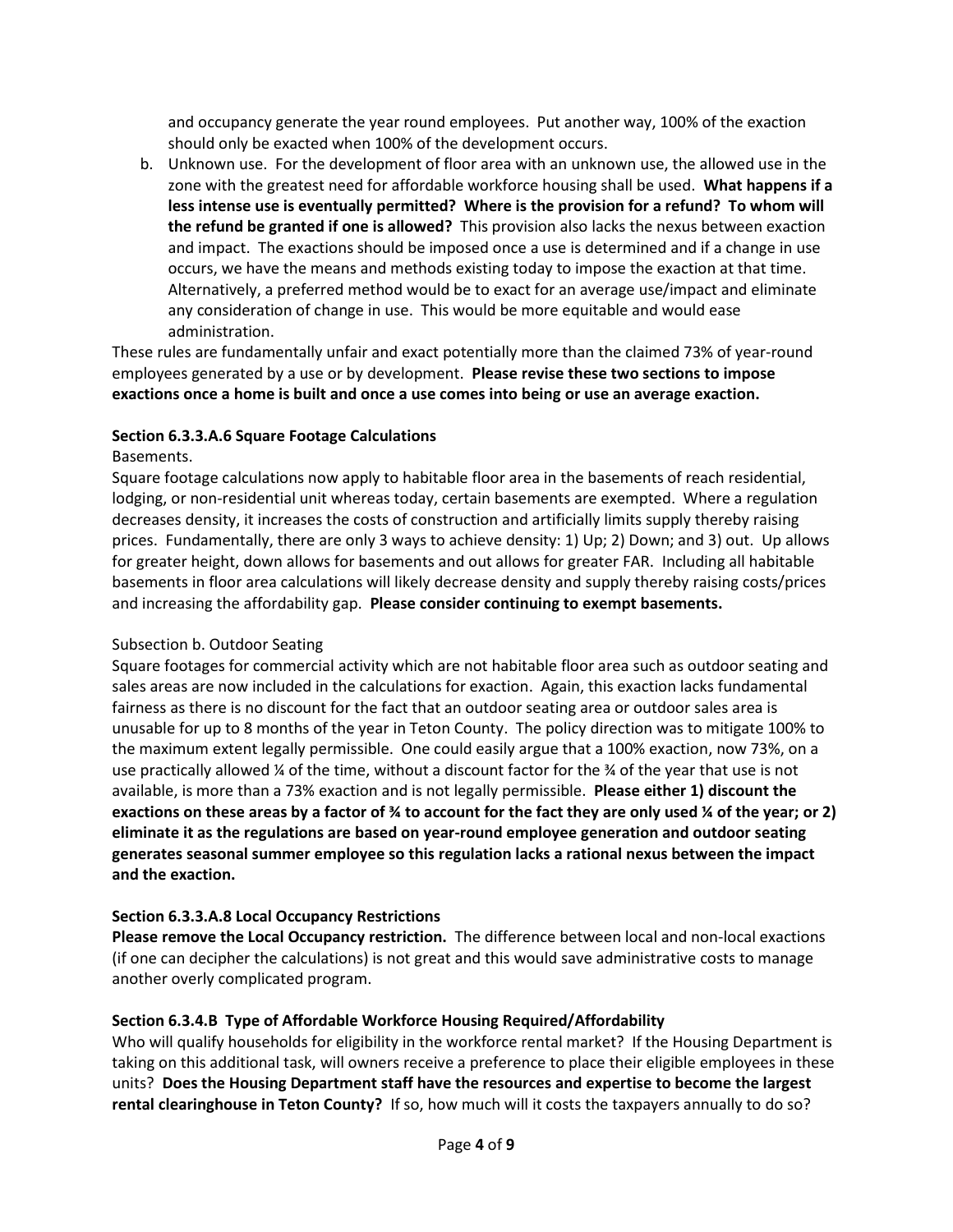## **6.3.4.C Chart Unit Size – Allocation of bedrooms per unit**

How does a 2 bedroom unit supply housing for only 1.85 employees? **How does a 3 bedroom unit supply housing to only 2.1 employees?** The Employee Generation Report shows that 60% of households are either adults living alone (29%) or couples with no children (31%). One bedroom units should be supplied first. Instead these regulations require larger units first which is a higher and unjustified exaction than the current standards.

| <b>Number of Bedrooms</b>   |                     |           |           |  |  |  |
|-----------------------------|---------------------|-----------|-----------|--|--|--|
| <b>Units Required</b>       | 1 Bedroom or Studio | 2 Bedroom | 3 Bedroom |  |  |  |
|                             |                     |           |           |  |  |  |
|                             |                     |           |           |  |  |  |
|                             |                     |           |           |  |  |  |
|                             |                     |           |           |  |  |  |
| *Assumed Employees per Unit | 1.45                | 1.85      | 2.1       |  |  |  |

**It strains the bounds of credulity to assume less than 1 person per bedroom**. There are, on average, 1.8 employees per household based on households with at least one employed member and each employee, on average, holds 1.2 jobs part and full-time combined. Moreover, in certain instances, 2 people per bedroom may very well be the norm and is the case with most couples. Where is the justification for these overly prescriptive restrictions? Common sense and fundamental fairness dictates that if a developer is required to build a 3 bedroom unit, they should be credited with housing 3 employees. **Please amend this chart to 'assume' at a very minimum one person per bedroom in every instance.**

## **6.3.4.C.1.d Adjustment of allocations of bedrooms per unit**

Again, there is discount factor to 1.8 workers per unit. What happens if a developer builds a 2 bedroom unit which houses 2 couples or 4 people? The developer is only receiving credit for 1.8 workers per unit. Again, this lacks fundamental fairness.

#### **6.3.4.E Compliance with Rules and Regulations**

**How are the Rules and Regulations being considered and approved before the LDRs they are designed to implement?** It would seem we are putting the proverbial cart before the horse.

Each required affordable workforce housing units shall comply with the Housing Department Rules and Regulations. While on its face, this may seem to make sense until one looks at the fact that these LDRS require a permanent deed restriction on the landowner, but allow for continuously changing rules and regulations to be imposed on the owner. Some might argue that these changes are needed to keep up with changing times but again, these provisions lack fundamental fairness. We need to impose a restriction with the best available information and make it permanent. Conservation easements carry the same perpetuity, but the easement holder does not get to change the rules as time goes forward. If we want a permanent restriction, it should not be subject to change. At the very least, the change should only occur upon conveyance of the property encumbered so that each owner knows that while the restriction may change at conveyance, they have certainty as to the cost exacted and restrictions available during their ownership. **Please remove the one-sided ability of the Housing Department to fundamentally and materially revise rules over time. Objective evolving criteria can be incorporated into a deed restriction.**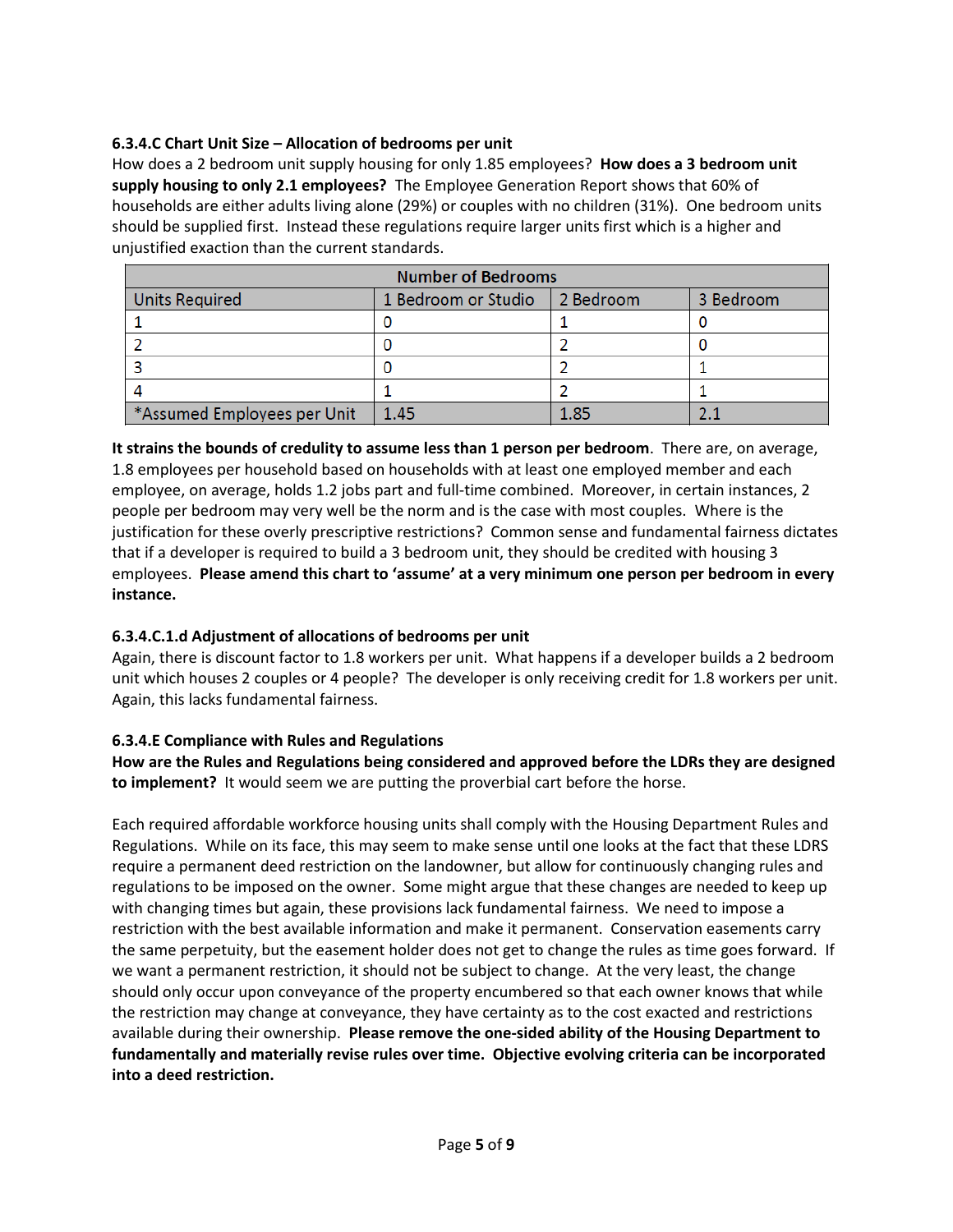## **6.3.4.E.2 Administration**

This section anoints the Housing Department with the power and responsibility to manage and oversee all workforce housing units, determine the **structure, design**, **building materials**, **marketing** and **rules** for the units. It would be fair to ask, again, whether the Housing Department has the resources and expertise to undertake these roles. **Further, why should the housing department determine the structure and design**? Shouldn't these particulars be left to engineers and architects? **Why should the Housing Department be allowed to determine building materials**? Shouldn't these be dictated by international building codes as adopted by the Town and County as well as by the Owner? After all, in spite of the deed restrictions imposed this remains private property.

These regulations take away a large incentive to developers; they no longer have the ability to house their own employees, they cannot control tenants, they cannot control the design or materials of the units they are required to build. Additionally, these regulations add unnecessary administrative costs to the Housing Department (tax payers) instead of keeping these expenses where they currently lie with the private sector. Annual reporting similar to what was required with Sagebrush Apartments seems more reasonable and administratively feasible while retaining ultimate regulatory authority with the Housing Department. **Please remove this power from the Housing Department.**

## **6.3.5.A Methods of Providing Required Affordable Workforce Housing**

This section requires a deed restriction – understandably so – but also requires the recordation of a housing mitigation agreement to be recorded against the workforce housing unit and the employee generating development? **Why do we need two separate agreements?** If the sole reason is to track that an employee generating development has paid its exactions, this could easily be referenced in the deed restriction. Here again, simplifying the regulations to exact for average impact would greatly simplify this process and eliminate change in use monitoring along with other tracking burdens.

## **6.3.5.B Preferred Methods of providing housing**

Beyond the enumerated ways of providing housing, no alternatives may be proposed. Why artificially limit the ways in which housing can be provided. **Please allow for market creativity in coming up with new methods of meeting mitigation requirements which would be subject to elected official's review and approval.** 

## **6.3.5.C Priority Method impracticable.**

This provision allows a fee in lieu when less than one unit is required. **Please change this to two units as it would be more workable for very small developments.**

#### **6.3.5.D.1.a.ii Timing of construction**

This section requires that each required affordable housing unit constructed shall receive a CO **prior** to the granting of a CO for the employee generating development. This rigidity ignores the fact that in most instances the deed restricted and market units will be built at the same time. If the concern is that a developer may not meet its requirement, this concern can be alleviated by requiring a bond or letter of credit for 125 to 150% of the cost of construction. This type of surety is already available under our current LDRS for wetland mitigation, reclamation, subdivision improvements and other obligations. Further, this type of surety is proposed for onsite infrastructure in Section 6.3.5.D.2.f. **Please grant developers the flexibility to build their units according to their construction timelines** and if for some reason a developer defaults, the County has ample protection with the bond to complete construction.

## **6.3.5.D.4.a Age and condition of restricted unit.**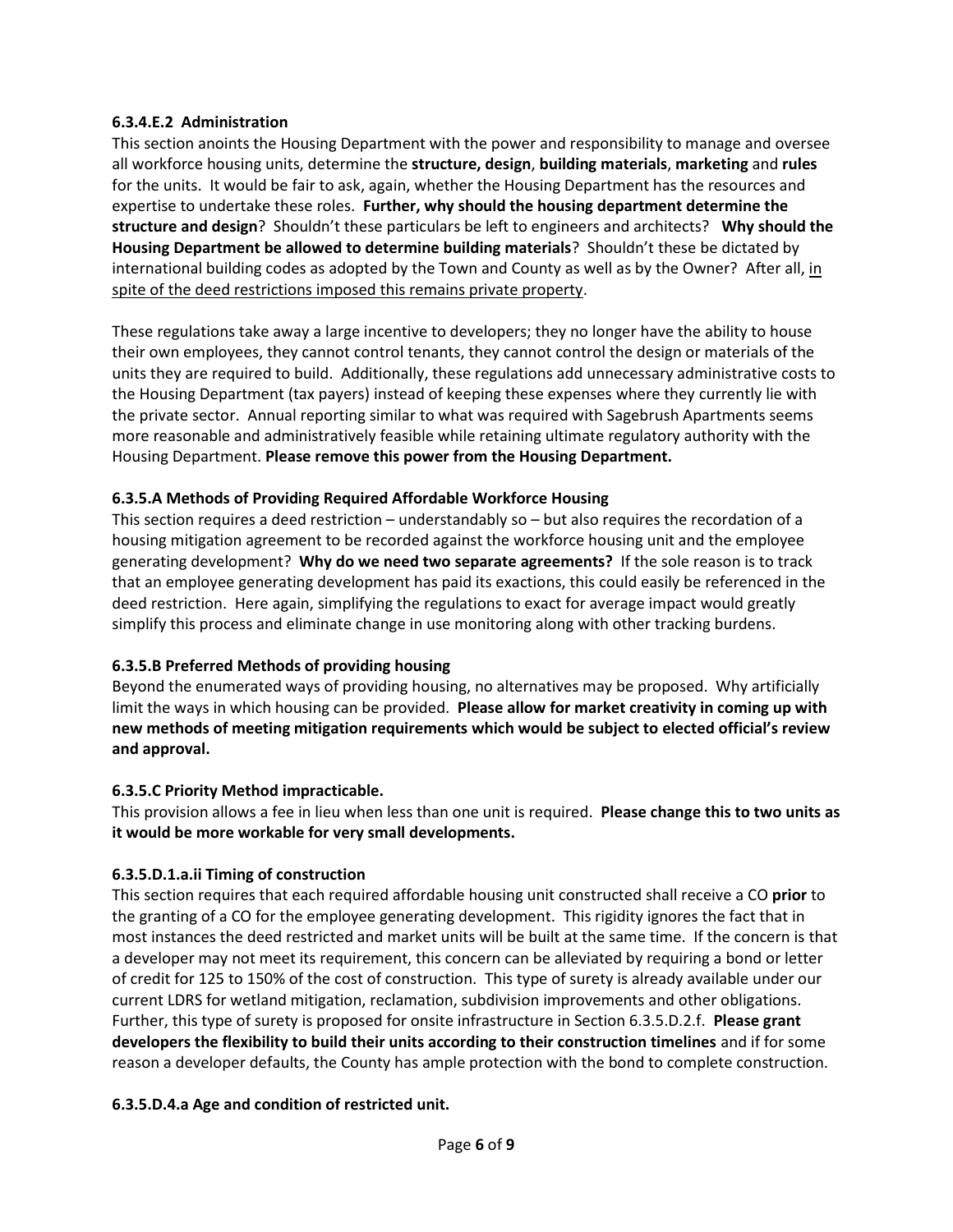This section artificially limits the allowances on restricting an existing unit to a unit less than **15 years** old. Why would we artificially and arbitrarily have a cutoff of 15 years? Is a 16 year old home no longer able to provide decent housing? What if said 16 year old home was gutted to the studs and remodeled? Wouldn't a fully remodeled 16 year old unit be better than a run down 14 year old home? **If there is insistence on an arbitrary cutoff, a relief valve must be included.**

## **6.3.5.D.5.c.ii Unit sizes**

The minimum size requirements for fee in lieu assumptions for 2 and 3 bedroom workforce housing units (1,050 sf and 1,350 sf respectively) are too great. These are the maximum square footage requirements under the Housing Department Rules and Regulations. Why require an assumption of the maximum size; would it not be fairer to take the mean? **Please amend this section to allow the assumption for fee in lieu payment to be the mean size requirement**.

I note that the Town of Jackson required Sagebrush Apartments to construct 2 bedroom units no larger than 975 sf. The actual requirement was to not allow units to exceed the size of the Housing Departments minimum unit size. If the Town is willing restrict size of market units to maintain the product as workforce housing, shouldn't the Standards for fees in lieu be the same as opposed to larger more costly standards? **In the event you choose not to allow the assumption to match the mean size requirement, please amend this section to match the size requirements imposed on Sagebrush apartments.** 

## **6.3.6.B Housing Mitigation Agreement**

This section requires that the Housing Mitigation Agreement include the Housing Mitigation Plan, all deed restrictions "**and any other provision the decision-maker or Housing Department deems relevant**". Please see above comments concerning the Town and County's ability to continuously change Rules and Regulations while requiring permanent deed restrictions. The above quoted language gives carte blanche to the 'decision maker' or Housing Department to add any other provisions without any system of checks and balances. This goes too far. **Please remove this open ended and one sided arbitrary power. We are requiring permanency on behalf of the provider of housing while reserving to the Town and County unlimited rights to impose additional restrictions.**

## **Explanation of Draft LDRs dated 3/16/18**

Explanation P. 2 This document identifies that housing in Teton County is less affordable than it was in 1994 and the growth in the affordability gap means that at least 73% of households cannot afford market housing.

Instead of relying primarily on exactions, we should consider increasing the supply of homes in Teton County. Basic laws of supply and demand dictate that with an increase in supply, prices should go down. Increasing the supply of housing may run contrary to some of the goals in the Comprehensive Plan but we need to ask ourselves how do we achieve competing interests in the Plan? One could argue that a more balanced approach relying less on exactions and more on increasing supply, incentives and subsidies might be a better, more equitable, and an ultimately fairer result. While the Town of Jackson District 3-6 Zoning Recommendations take some steps to site more housing in the Town of Jackson, more can be done. We have artificially limited supply by downzoning the County and capping growth. This may need to be revisited if, as some predict, the high exaction fees for the proposed Standards stifle development.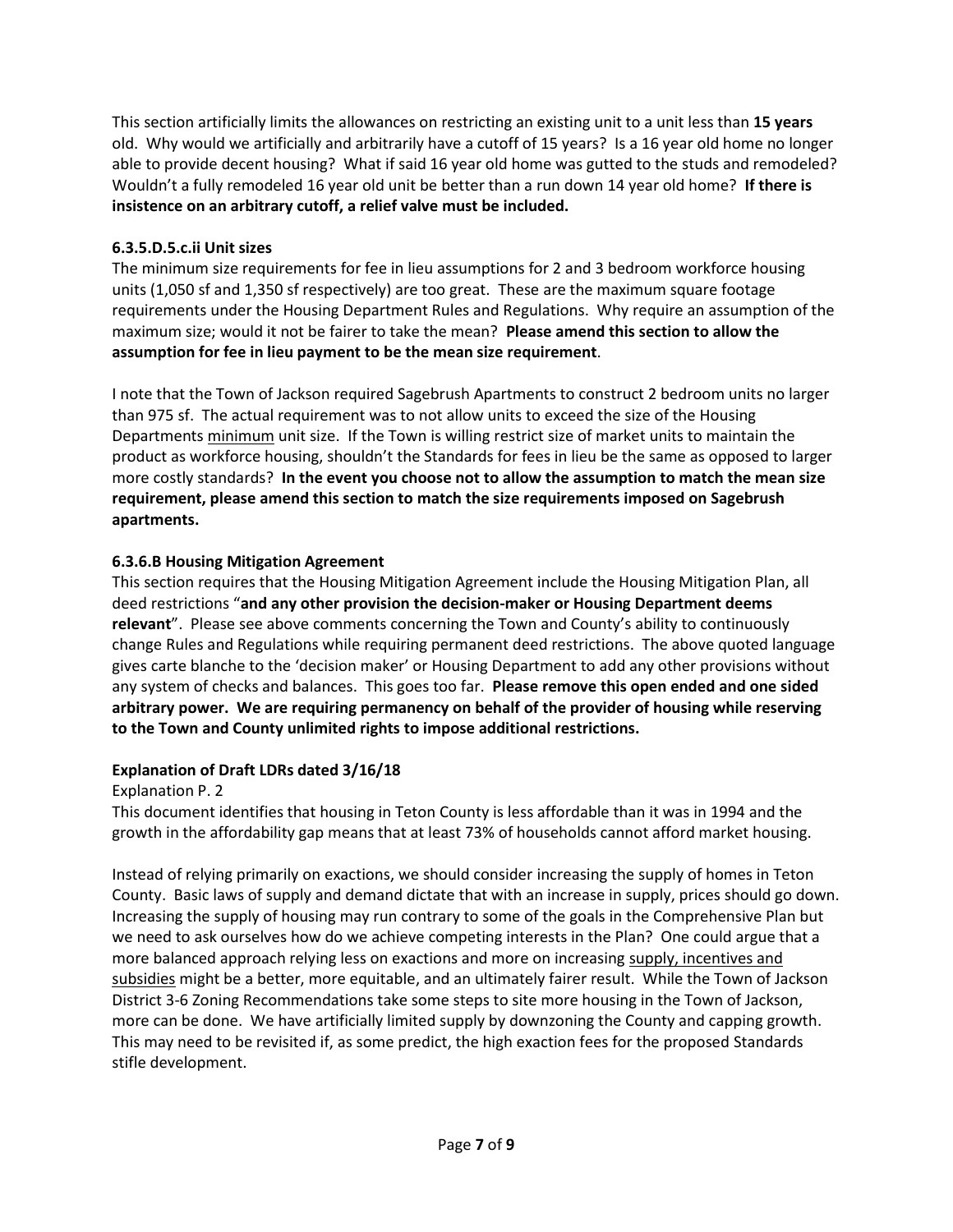The Explanation identifies that increasing exactions and requiring more deed restricted units to be built increases the cost of development. Building lower income units requires greater subsidy by the private sector, which in turn decreases the return on development cost. An increased cost of development and decreased return on costs would suggest less development would occur. Explanation P. 3.

The Explanation suggest that all developers (residential and nonresidential) will be required to provide, as part of their development, enough affordable workforce housing so that employees generated who cannot afford market housing have local options. The Nexus study is used to calculate the housing need for employees generated. Explanation P. 4. However, this statement contains one glaring and material misrepresentation. *The proposed AWHS do NOT require all developers to provide workforce housing.*

*The public sector is exempt.* As set forth in the Policy Direction dated November 13, 2017, Page 6, "[B]ased on the employee generation numbers in the 2013 Nexus Study, public and private institutional development generated almost as much need for affordable workforce housing as commercial development from 2002 to 2014". In a simplistic view, there are 4 types of development: 1) residential; 2) commercial; 3) private institutional; and 4) public institutional. The draft AWHS exempt public institutional development from all exactions. As discussed above, the Standards exempt a 50,000 sf public school but would require \$7,018,870 fee in lieu for the SAME square footage for a private school where both developments create the same employee demand. **There is no justification for the public exemption.** In addition the essential lack of fairness, the proposed exemption further saddles residential, commercial and private institutional development for the employees generated by public institutional. At these exorbitant exaction rates, this makes little, if any sense.

If we believe and buy-in to the theory that development generates year round employees who cannot afford market homes and those employees need to be housed, why should public institutional uses be exempt when they generate employees? **Please remove the public exemption.**

A statement on Page 4 makes the claim that the decrease in costs of multi-family residential development may increase the amount of multi-family and conservation development that occurs. While the lower exactions on multi-family development may decrease the costs, the claim that this will increase conservation development is devoid of any fact or support. The indicator report recently released fails to identify the amount of acreage placed under conservation easement through LDR based density increases as opposed to donative easements and outright purchased easements. Having done my own research, since 2012, there were nearly twice as many non-LDR acres conserved as LDR based conservation easements.

Moreover, the claim that there is a decreased cost of multi-family residential development is not entirely true. Showing wisdom, the Town Council, adopted a text amendment to the LDRS in 2017 which exempted some multi-family residential development from affordable housing exactions in exchange for workforce housing restrictions (Sagebrush Apartments). This exemption led to the approval and planned construction of 90 workforce housing units. However, the exemption is being eliminated from the proposed updated LDRs which would actually increase the cost to construct multifamily housing in the future.

This document identifies an overall cost increase for non-residential development. This statement flirts dangerously with understatement when one looks at the chart on page 5.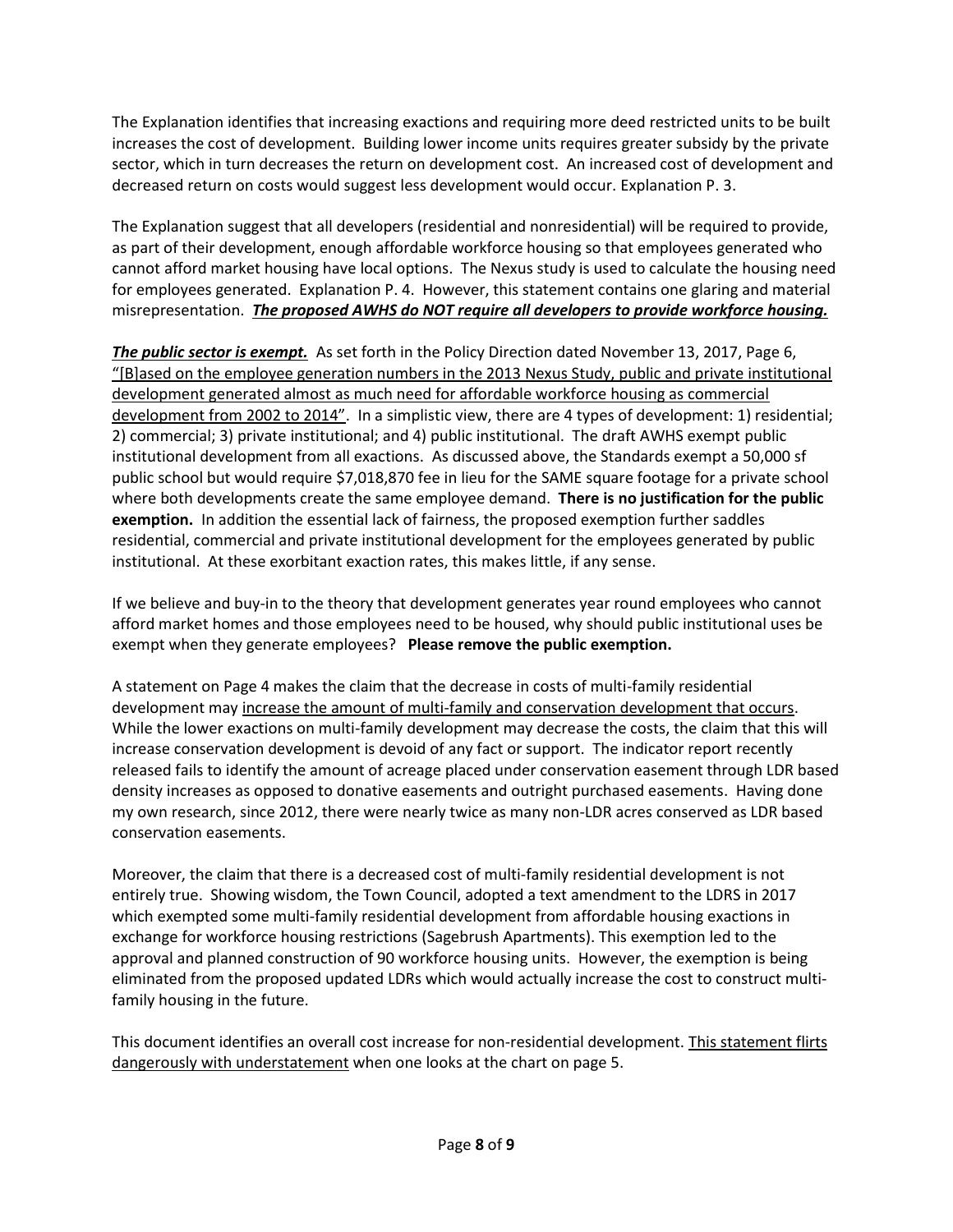A 3,000 sf restaurant's fee in lieu will increase to \$1,099,499 (a 5.2x increase). What locally owned restaurant of this size could absorb a \$1M charge?

\$5,000 sf of retail's fee in lieu will increase to \$685,179 (a 4.7x increase).

10,000 sf of office's fee in lieu will increase to \$1,473,776 (a **56x** increase). As we try and diversify away from lower paying retail jobs, this seems to go against that very goal.

5,000 sf industrial's fee in lieu ill increase to \$310,047 (a 39x increase). We still need mechanics shops and plumbers. Will any new business be able to absorb these types of increases?

**50,000 sf private school (or center for the arts/walk festival hall, etc.) will have to pay \$7,018,870. 50,000 sf of public school will pay \$0**. Where is the fairness and equity in this policy decision? Surely the public school generates the same full time year round employees as the private school. 40 unit hotel's fee in lieu will increase to \$1,590,744 (a 4.04x increase).

With these increases, I would venture to guess we will rarely; if ever, see another locally owned hotel like Hotel Jackson constructed in town. In fact, the only businesses that could absorb these massive costs are likely national chains or extremely high end exclusive companies. As the Explanation and Comp Plan discuss preserving community character, a by-product of these exactions may very well destroy the character we have remaining in this community, or completely stifle non-residential development. Some have speculated that the Standards are a wolf in sheep's clothing and really a disguised attempt to stifle non-residential development under the guise of workforce housing. When one looks at the exaction fees on non-residential development, there seems to be some support for this notion.

| <b>Current vs. Draft Housing Requirement: Nonresidential</b> |                  |                  |              |             |              |             |  |
|--------------------------------------------------------------|------------------|------------------|--------------|-------------|--------------|-------------|--|
|                                                              | Year-round       | Seasonal         | Current      |             | Draft        |             |  |
| <b>Development Type</b>                                      | <b>Employees</b> | <b>Employees</b> | <b>Units</b> | Fee-In-Lieu | <b>Units</b> | Fee-In-Lieu |  |
| 3,000 sf restaurant                                          | 11.868           | 7.266            | 1.8          | \$209,560   | 4.768        | \$1,099,449 |  |
| 5,000 sf retail                                              | 6.235            | 13.18            | 1.244        | \$144,881   | 2.863        | \$685,179   |  |
| $10,000$ sf office                                           | 16.43            | 2.28             | 0.222        | \$25,872    | 6.549        | \$1,473,776 |  |
| 5,000 sf industrial                                          | 3.655            | 0.99             | 0.067        | \$7,761     | 1.631        | \$310,047   |  |
| 50,000 sf private school                                     | 81.65            | exempt           |              |             | 34.90        | \$7,018,870 |  |
| 50,000 sf public school                                      | 81.65            |                  | exempt       |             |              | exempt      |  |
| 20 - 2 bedroom short-term rentals                            | 21.120           | 18.840           | 5            | \$1,660,511 | 8.172        | \$1,590,744 |  |
| 40 unit conventional hotel                                   | 21.120           | 18.840           | 3.378        | \$393.249   | 8.172        | \$1,590,744 |  |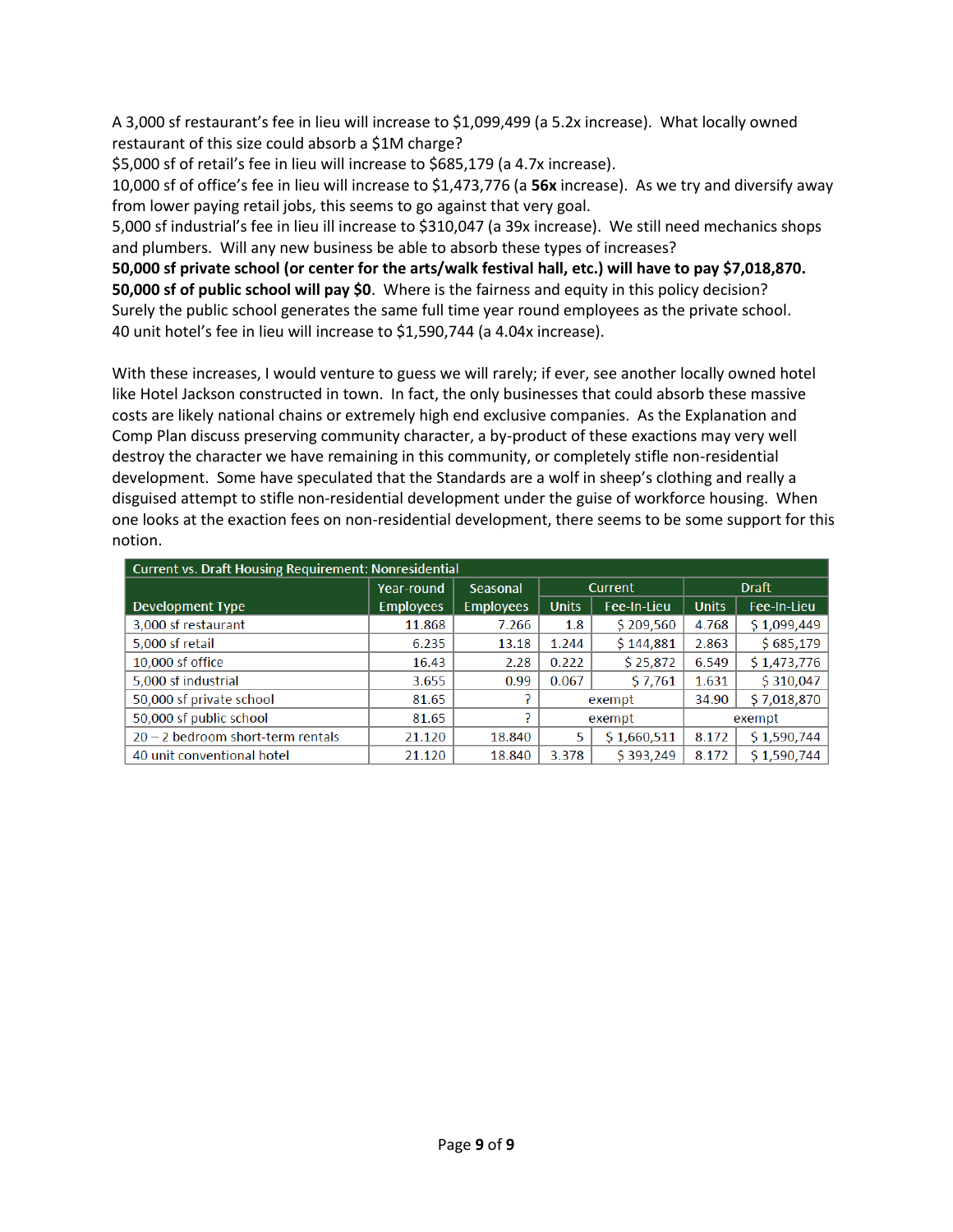April 12 Public Open House Comment Engage Housing Mitigation LDRs 4/12/18 2017

April 12, 2018, Teton County and the Town of Jackson jointly hosted a Public Open House to gather public input on the Engage 2017: Housing Mitigation Requirements and Town Zoning – Districts 3-6 Updates. The Open House was held at the Snow King Grand View Lodge from 12 pm to 8 pm. The structure of the Open House was self-guided, allowing participants to review 21 informational boards on the two updates at their own pace. Planning Staff was present to answer questions.

80-100 people attended and provided their comments. Staff solicited comments by asking participants what they liked about the updates, what they did not like about the updates, and what should be improved. These comments are shown below:

## What I like

- Important to see the vision for 10-15 or more years in the future. The mitigation rate increase finally begins to address the problem of commercial employees added.
- Planned housing for new development/building. Increased in deed restricted housing.
- 85% affordable housing thanks for recognizing the depth of this problem and addressing it.
- Decreasing multi-family development requirements.
- Prioritizing building housing as a method of providing housing.
- Units must have storage.

## What I don't Like

- Why 65% local residents? In this property mix, 65% goal will eventually not be possible to maintain.
- The percentages of mitigation will bring in institutionalized money. Our Town character and small businesses will be priced out.
- Fee for both unrestricted and restricted for a small house (1500 sf) seems excessive and contra to providing affordable housing.
- Deed restrictions shouldn't be based on income.
- [The types of housing process] is very involved. Simplify and allow housing type to serve developer needs.
- Please do not let developers decide if 1 bed or studio. 1 bed is more expensive for single person.
- Why is 1 bedroom and studio listed as together? Very different.
- Not fair to only allow singles and couples to have a 1 bedroom.

## What I would improve.

- What happens long term 50 years? Can't sustain this growth rate. Need to taper off and accept housing limit reality.
- Reduced fees / mitigation % for businesses building commercial building that has employee housing attached.
- Commercial mitigation should be 100%.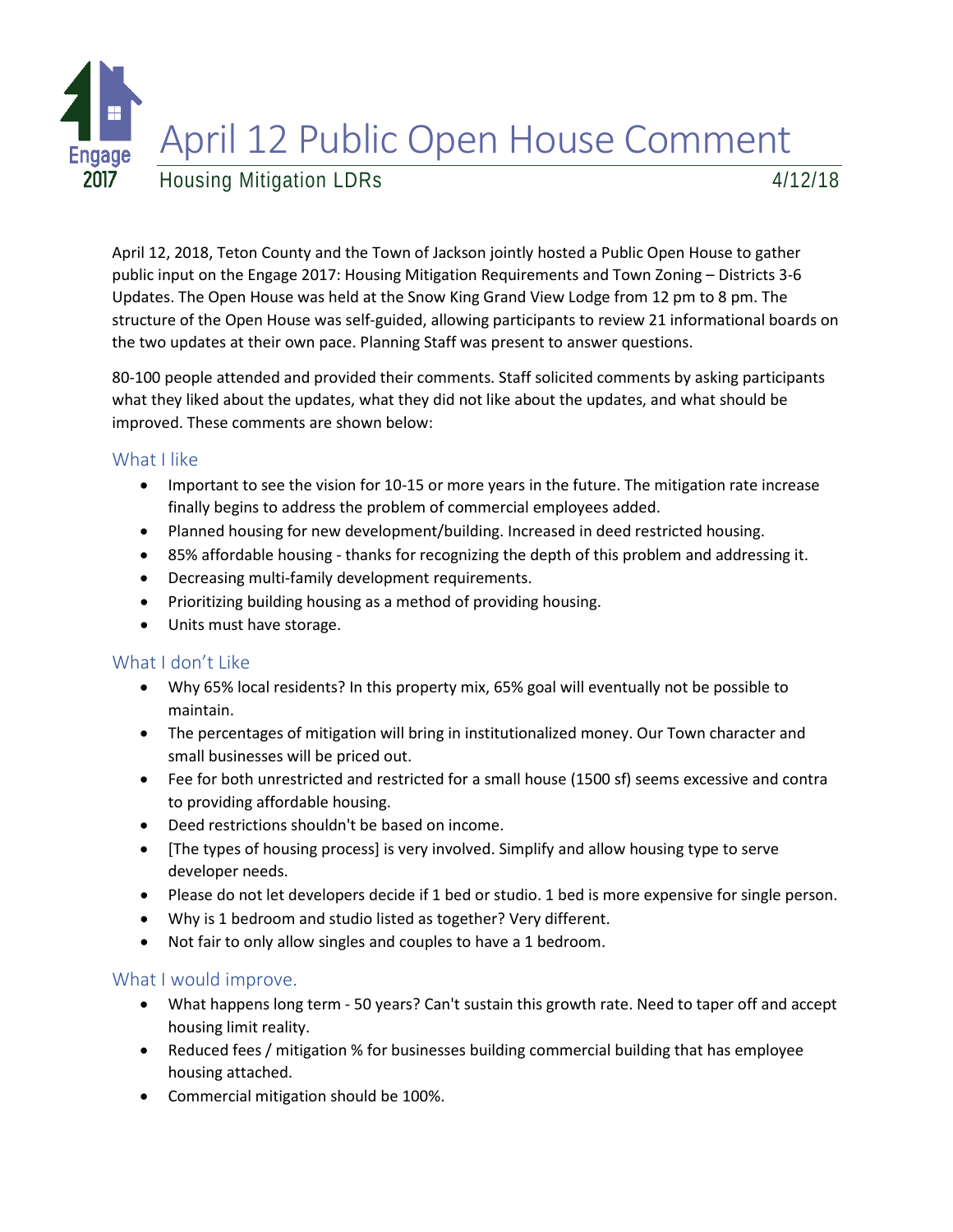- Alpine/Star Valley/ Teton Valley should have better START service.
- If you build an ARU, that should fulfill your SFD requirement.
- New restaurant would be carrying all the burden of mitigation for the landowner. These employee generation rates should be closer to equal across the board. Go for a 4th floor. Increased requirement is ok but need better incentive to make it happen.
- Go for 4-5 stories and solve the housing problem.
- Should have minimum sq. ft required to have decent standards, otherwise tiny units.
- Deed restrictions should be based on workforce occupancy only. No income or price caps.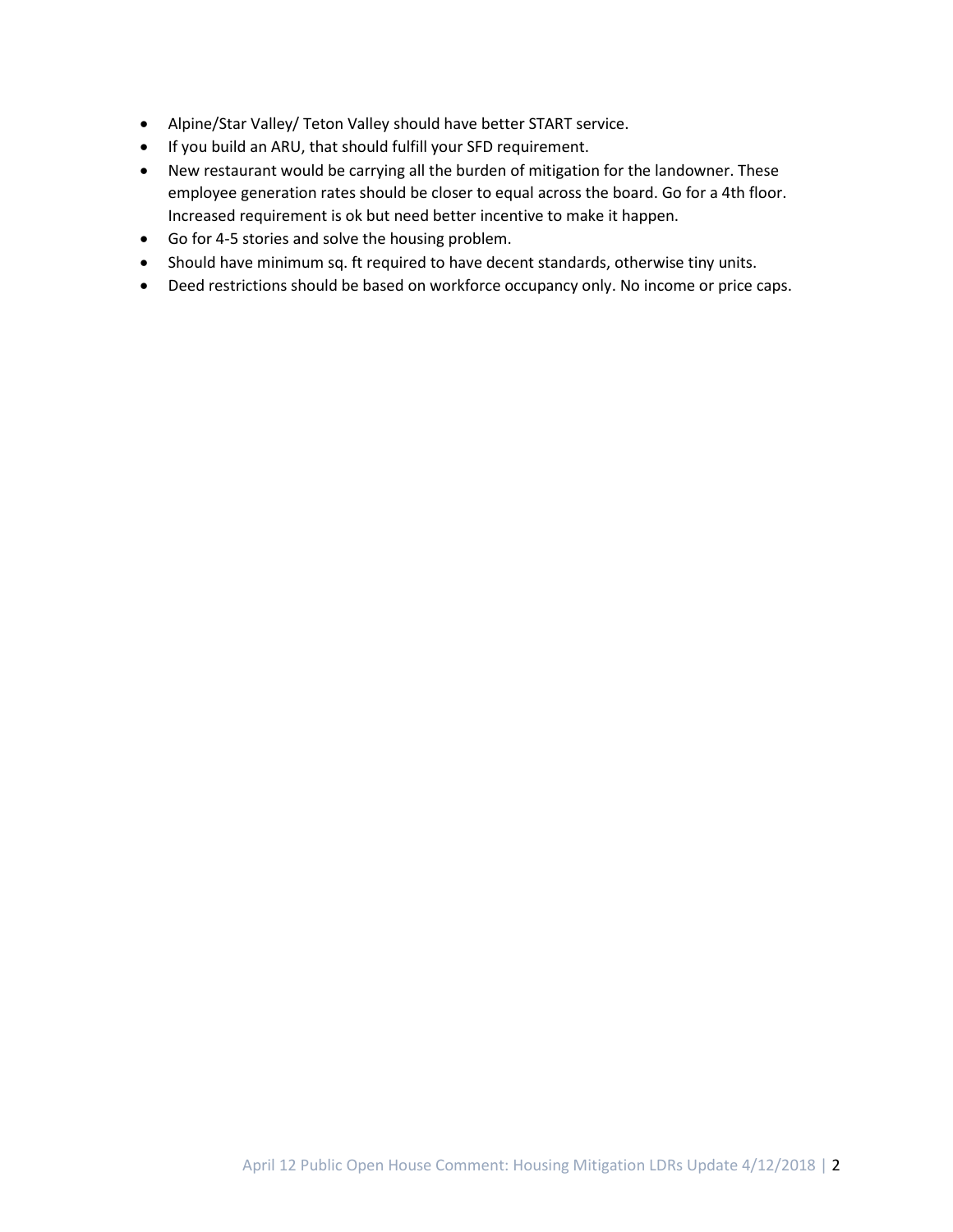TOJ Planning,

I am a resident of downtown and a small business owner. In 2009 I started [a small communications](http://peeltheorange.com/) [agency](http://peeltheorange.com/) from my kitchen table in East Jackson. Just last year - 8 years later - I realized a dream of owning a small commercial space within walking distance of Snow King's Rafferty chairlift. The building is a 960 sq ft converted mechanic garage, and since moving in, we have eliminated the daily car commute for 4 out 5 of our employees (they all now walk or bike to work). It has been a good move for our business.

Our office, as currently built, can accommodate 5-7 people comfortably. At 5-people, we're nearly built out. I have postulated about the idea of adding a second story to the structure, which would double our workspace without increasing our footprint in the neighborhood. This addition — if it happens at all — is several years away, but has me wondering about the logistical possibilities of such an expansion. Currently, if a larger company approached us and asked if we could service their brand, I'm not sure we could staff it within our small space. If within the next 10 years, more than one large company approached us, we would have to decline all this great business without some sort of office expansion.

Under the proposed Housing Mitigation Requirements, adding this second story to my office would require me to purchase an off-site free-market condo or home, and deed restrict it as employee housing. Combined with the building costs, this requirement not only onerous, it is a complete and total barrier to any kind of expansion of my small business.

According to the Q & A section of the Housing Mitigation Requirements guide, the town somewhat arrogantly assumes that "Mom & Pop" businesses are all renters and thus won't be affected by this requirement. They also assume that we operate in "older places" that bigger businesses don't want. My small business (and many others) is a perfect example of how wrong this assumption is.

I'm afraid that this requirement, while aimed at large hospitality and big-money commercial development, will severely restrict Jackson's promising entrepreneurial scene. Other industries that will see this as a barrier are boutique financial services, architecture, tech startups, micro-brew / distillery, and many more of the small professional businesses that provide good-paying year-round employment in Jackson. Many of these companies, like mine, find themselves on the precipice of being able to afford a small shop to call home, however, for those who succeed, we will face insurmountable financial hurdles to expand our operations.

These businesses are good for Jackson — for instance, we pay 2-3x the average wage of the hospitality industry (according to the Bureau of Labor Statistics, Teton County hospitality salaries averaged \$30,000 in 2017). We also don't require much in term of public utilities, traffic, or parking. And lastly, 100% of our income comes from out-of-state clients… meaning, we bring a LOT of money into the community (payroll is by far our biggest expense).

These are all reasons why we should be making it easier for small professional service oriented businesses to stay in Jackson and employ as many people as possible. However, with this new requirement, I see a definite terminal point in our near future where my business cannot grow unless I relocate it to another town. I still have 20+ years of my career, and given the cost of living for myself and my employees, I will need to take on bigger clients in order to pay everyone better.

I hope you can reconsider how you apply workforce housing mitigation for non-commercial development.

Thank you, Chris Dickey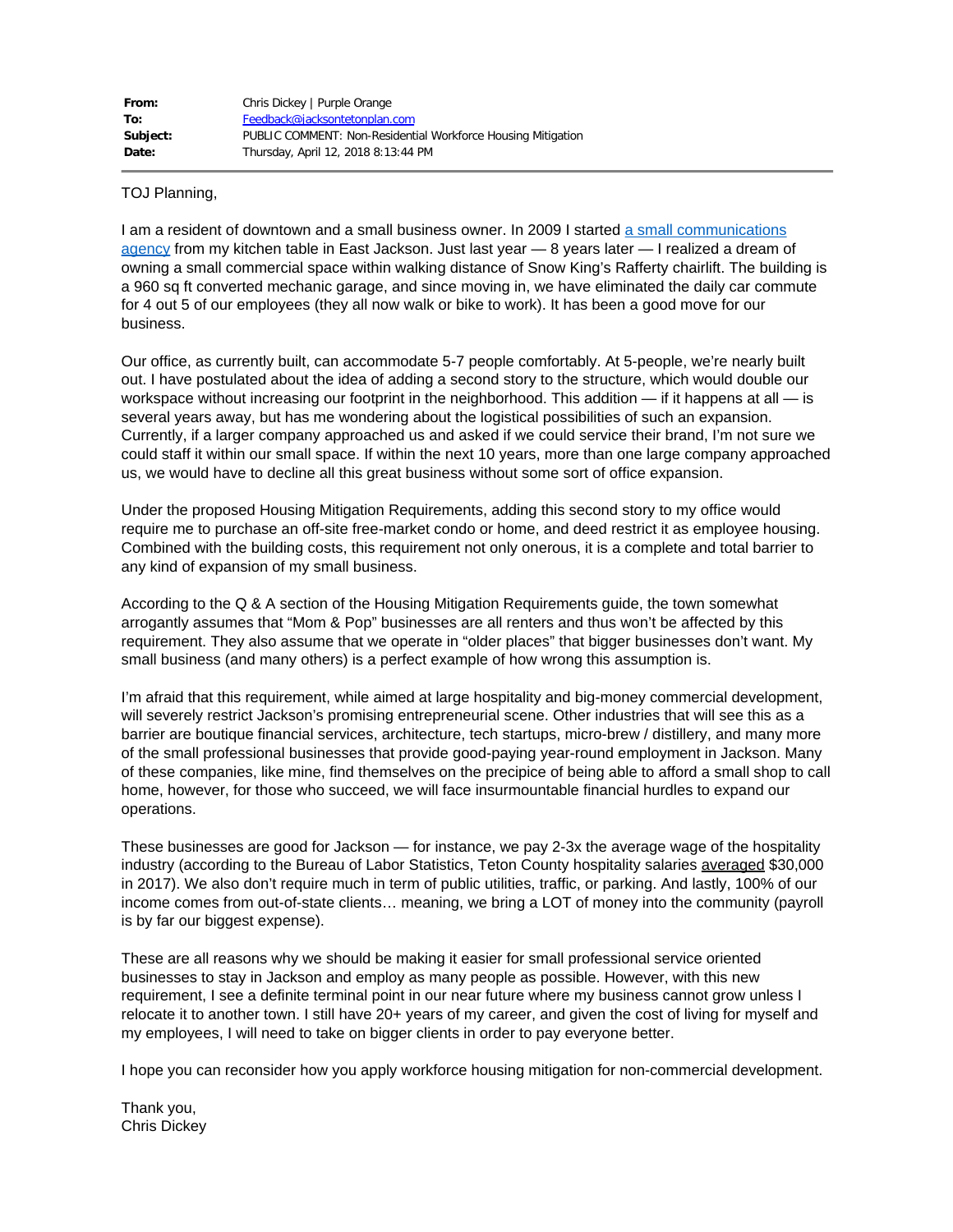# **Chris Dickey**

#### P U R P L E O R A N G E P R **p.** 307.413.8667

**w.** peeltheorange.com

#### **FedEx. UPS.**

292 E Kelly | Jackson Hole, WY | 83001

#### **USPS.**

PO 12011 | Jackson Hole, WY | 83002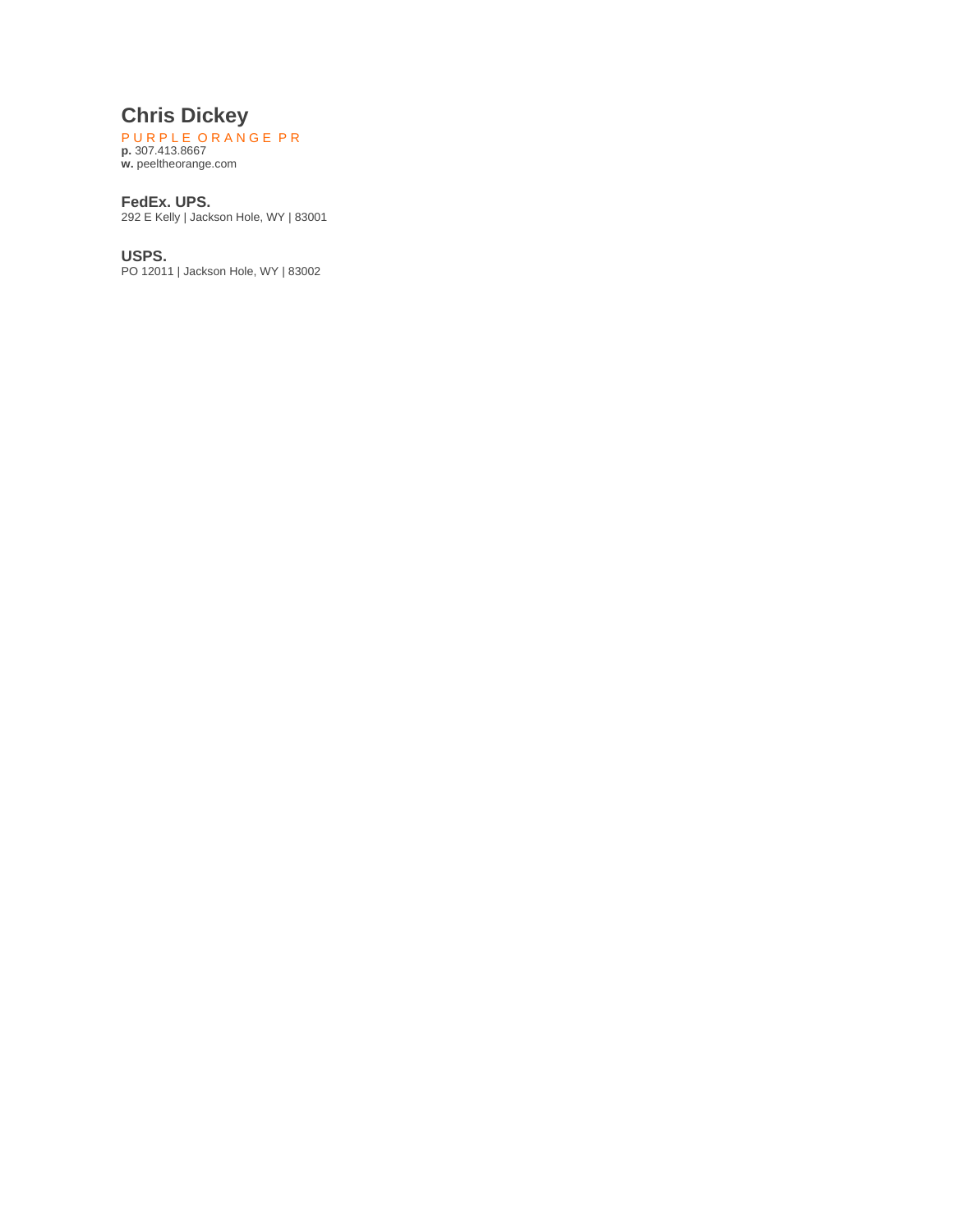Tyler Sinclair Head Planner Jackson/Teton County

Tyler:

The following comments are meant to be productive, but straightforward regarding the plans for workforce housing and mitigation fees imposed on property owners in the Town and County:

We have resided in Teton County for over 50 years and have observed many attempts by various local government entities to solve affordable housing issues here, and to be honest, the ability to do so is seldom a success. The basic problem is the "choice" of creating open space by restricting development on private property by zoning, or land trust by willing land owners. Or, allowing these private land owners to develop their lands for housing and continue with residential building to expand outside of the commercial areas i.e. South Park and beyond, as well as west of Jackson.

The expansion view has been met with strong resistance from special interest groups and NIMBY's for many years now and the large property owners have made few inroads, since the development of Rafter J, Cottonwood Park and Melody Ranch, and these developments are no longer affordable. It is hard to see that this situation will change with the limited land that is available, plus wildlife concerns over human needs. Even if zoning were to relax and let larger land owners subdivide and the community approved of some dense zoning for affordable housing, we are not sure how much would be affordable since even with a small lot, the cost of the lot and building the house may still be unaffordable.

Affordable housing in Teton County is not possible for most service workers without being subsidized, unless the Community is willing to get behind well planned mobile home parks, allowing large property owners to lease a portion of their land for a smaller subdivision with smaller housing sites thereby building a home without the large expense of the land purchase, and the landowner avoiding capital gains taxes, or perhaps finding an inholding in the forest service to do a land swap for land bordering town to be used for affordable housing or a mobile home park. In addition, perhaps,(don't know) the Land Trust or some other land holding entity may have the ability in some remote corner of a parcel in trust to allow a small subdivision, thereby giving back to the community.